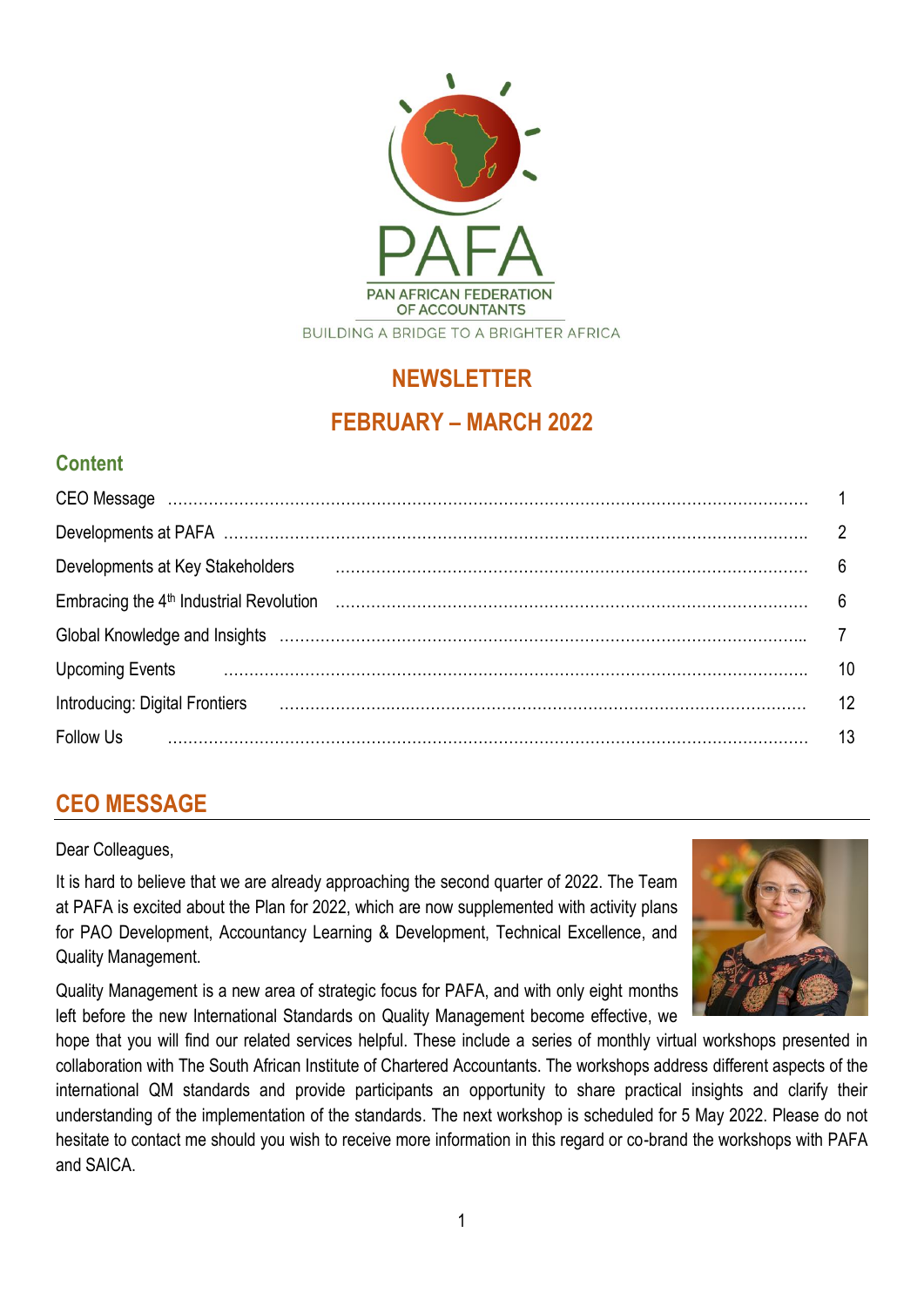We are also eager to engage with the newly established [Technical] Advisory Groups to strengthen technical excellence on the continent and Africa's influence on international standard-setting platforms. We thank the PAFA Member and Associates that nominated their top technical talent for membership of these groups.

The PAFA Board approved a new strategy and organisational structure for PAFA during their recent meeting in Entebbe, Uganda. We thank our colleagues at the Institute of Certified Public Accountants of Uganda for their warm hospitality. We will share the strategy and plan with you as soon as our new website is operational in a few weeks.

Until then, please continue to follow us on LinkedIn where we are reaching more than 2 000 followers.

Stay healthy and hopeful,

Alta

# **DEVELOPMENTS AT PAFA**

## **Key Highlights of Meetings**

*Hybrid PAFA Board Meeting—March 2022*



The PAFA Board and Secretariat express their gratitude to the Institute of Certified Public Accountants of Uganda for their warm hospitality and support during the 42<sup>nd</sup> PAFA Board Meeting, which was held in Entebbe, Uganda on 29-30 March 2022.

During the meeting, the Board approved the *Strategy for 2022-2024*, as well as the chairpersons and members of the new [Technical] Advisory Groups. These groups have been established to support the implementation of the new strategy. The Board also received the proposed *Risk Assessment for 2022*. This simplified risk

assessment, which is closely aligned with the PAFA strategic objectives, will be discussed further at the 29 June 2022 Board meeting.

The Board reviewed the organisation's performance for 2021, approved the annual financial statements for 2021, and received the external auditors' unqualified report. In addition, the Board received the final Africa Congress of Accountants 2021 report, and discussed matters relating to ACOA 2023. In addition, the Board extended the terms of the following coopted Board members until June 2023: Ordre des Experts Comptables de Tunisie (OECT), represented by Mr Rauof Ghorbhel, and Ordem dos Contabilistas E Auditores de Moçambique (OCAM), represented by Prof Mario Sitoe.

The Board also received a presentation from CA. Aniket Talati, Deputy President, Institute of Chartered Accountants of India on the World Congress of Accountants 2022 – *Building Trust, Enabling Sustainability*, which will be held in Mumbai, India on 18-21 November 2022. ICAI is excited to welcome the Africa accountancy profession to Mumbai and is offering a 15% discount, in addition to the Early Registration discount, to all members of PAFA Members and Associates—use code PAFA15 to receive this additional discount. More information about this to follow soon. In the interim, visit the WCOA 2022 website at [www.wcoa2022mumbai.org.](http://www.wcoa2022mumbai.org/)



### *Virtual PAFA Board Meeting—April 2022*

The PAFA Board held an additional meeting on 8 April 2022 to discuss the PAFA 10-Year Review recommendations and the future location of the PAFA Registered Office and Secretariat.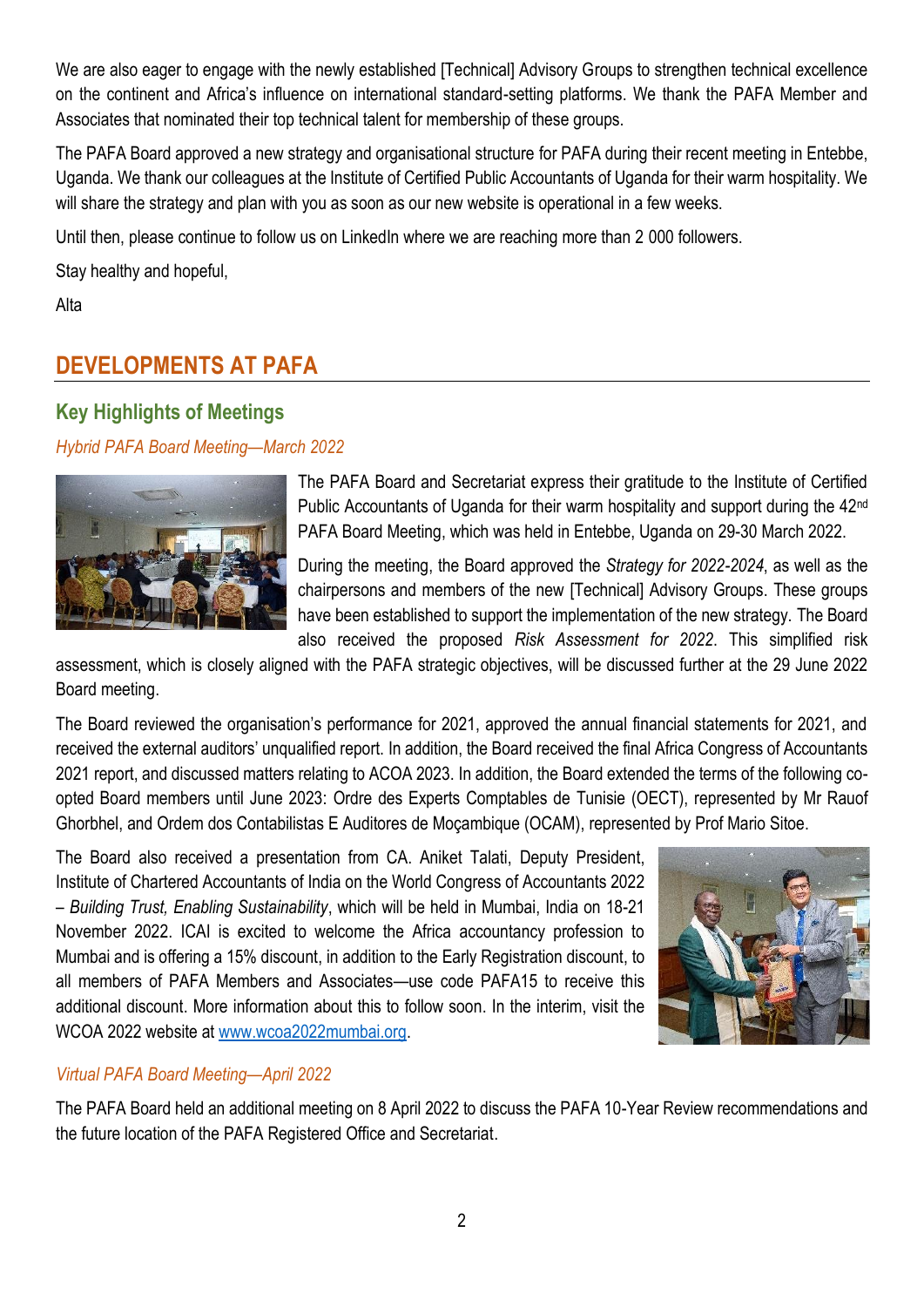## **Introducing the Chairpersons and Members of the New [Technical] Advisory Groups**

The PAFA *Strategy for 2022 – 2024* provides for the establishment of various [Technical] Advisory Groups as mechanisms through which to implement the strategy. In January 2022, PAFA called on its member organisations to nominate talented and accomplished candidates for membership of these groups.

In total, 37 nominations were received from the following Professional Accountancy Organisations (PAOs):

- Association of National Accountants of Nigeria (ANAN)
- Botswana Institute of Chartered Accountants (BICA)
- Compagnie des Comptables de Tunisie (CCT)
- Institute of Certified Public Accountants of Kenya (ICPAK)
- Institute of Certified Public Accountants of Uganda (ICPAU)
- Institute of Chartered Accountants, Ghana (ICAG)
- Institute of Chartered Accountants of Zimbabwe (ICAZ)
- Ordre des experts-comptables de Tunisie (OECT)
- Ordre National des Experts Comptables et des Comptables Agrees du Burkina Faso (ONECCA-BF)
- South African Institute of Professional Accountants (SAIPA)

Additional nominations were received from the following organisations in response to outreach conducted by the PAFA Secretariat:

- Institute of Certified Public Accountants of Rwanda (iCPAR)
- Public Accountants and Auditors Board of Zimbabwe (PAAB)
- The South African Institute of Chartered Accountants (SAICA)

PAFA congratulates the following individuals on their appointment to the [Technical] Advisory Groups:

#### *Ethics, Audit & Assurance Technical Advisory Group*

| <b>Name</b>                     | <b>PAO</b>                                         |
|---------------------------------|----------------------------------------------------|
|                                 | SAIPA / Deputy Chairperson of the Forum to Advance |
| Ms. Faith Ngwenya (Chairperson) | Technical Excellence in Africa (former TSSF Deputy |
|                                 | Chairperson)                                       |
| Mr. Rim Armel Yannick Ilboudo   | <b>ONECCA - BF</b>                                 |
| Mr. Samuel Makuvire             | <b>ICAZ</b>                                        |
| CPA Jack Kasole Wasonga         | <b>ICPAK</b>                                       |
| Ms Liezel Du Preez              | <b>SAICA</b>                                       |
| <b>CPA Patrick Habimana</b>     | <b>ICPAR</b>                                       |
| Mr. Chérif BEN ZINA             | <b>OECT</b>                                        |
| Dr Michael Adebayo Ayeni        | <b>ANAN</b>                                        |

#### *Corporate Value Reporting Technical Advisory Group*

| <b>Name</b>                        | <b>PAO</b>                                                                                      |
|------------------------------------|-------------------------------------------------------------------------------------------------|
| Mr. Raymond Chamboko (Chairperson) | Chairperson of the Forum to Advance Technical<br>Excellence in Africa (former TSSF Chairperson) |
| CPA Godfrey Byekwaso               | <b>ICPAU</b>                                                                                    |
| Ms. Leana Van der Merwe            | <b>SAIPA</b>                                                                                    |
| Mr. Osei Kwaku Adjaye-Gyamfi       | <b>ICAG</b>                                                                                     |
| Mr. Webster Sigauke                | <b>ICAZ</b>                                                                                     |
| <b>CPA Vincent Ngirikiringo</b>    | <b>ICPAR</b>                                                                                    |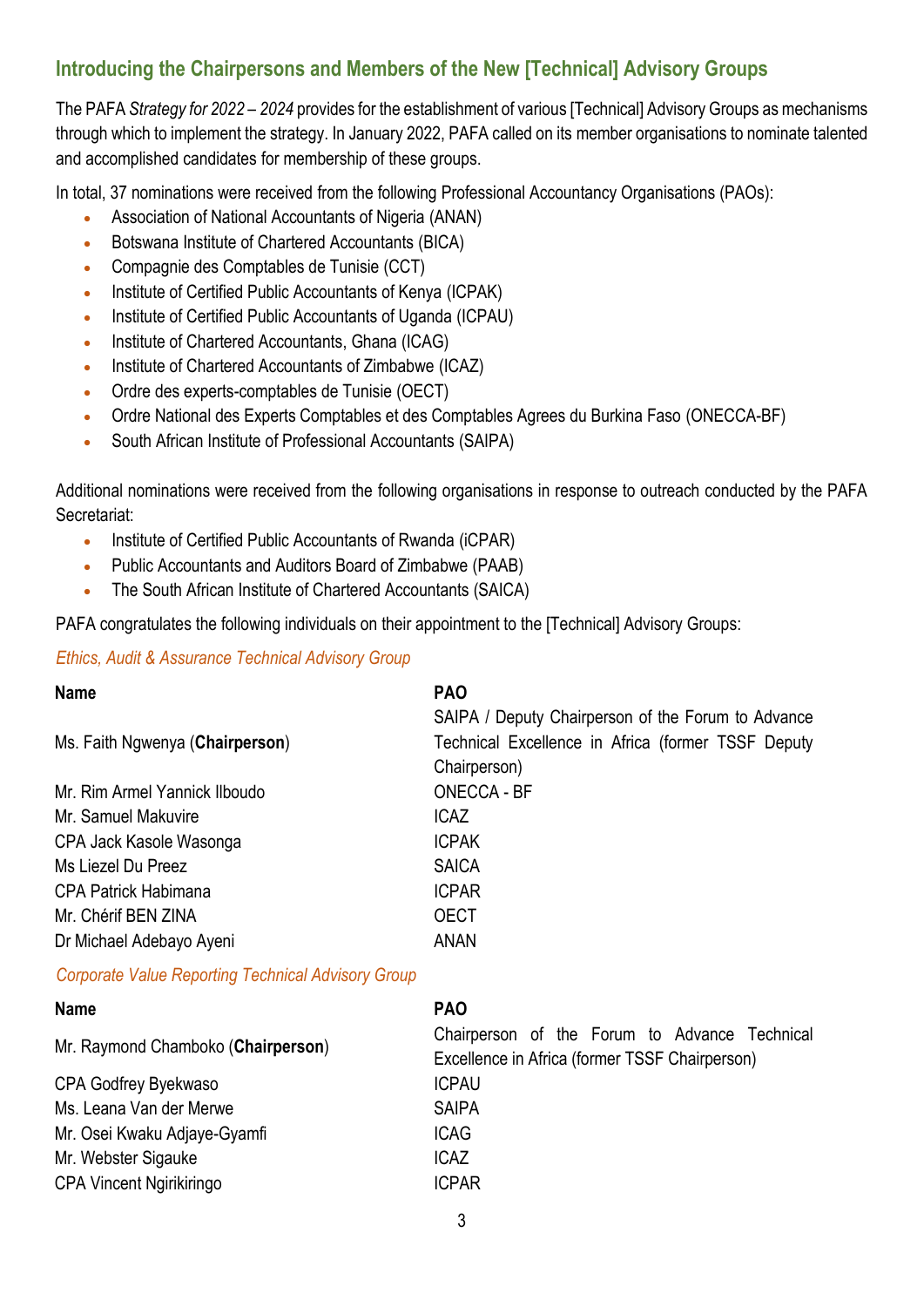| <b>Name</b>              | <b>PAO</b>   |
|--------------------------|--------------|
| Ms. Lame Obotseng        | <b>BICA</b>  |
| Ms. Wassima SABER        | <b>CCT</b>   |
| Prof. Suleiman A.S Aruwa | <b>ANAN</b>  |
| Mr. Ian Mtegha           | <b>SAICA</b> |

#### *Public Value Management Technical Advisory Group*

| <b>Name</b>                       | <b>PAO</b>   |
|-----------------------------------|--------------|
| Mr. Yacoba TRAORE (Chairperson)   | ONECCA-BF    |
| Mr. Awe Babajide Ibrahim Agboluga | ANAN         |
| Mr. Nicodème ADZRA                | OECCA - Togo |
| Mr Bassem BOULILA                 | <b>CCT</b>   |
| Mr. Shingai Chihanya              | <b>ICAZ</b>  |
| Mr. Elles Mukunyadze              | <b>PAAB</b>  |
| CPA Emmy Nizeyimana               | <b>ICPAR</b> |
| CPA Georgina Muchai               | <b>ICPAK</b> |

#### *Accountancy Learning & Development Advisory Group*

| <b>Name</b>                            | <b>PAO</b>                                                               |
|----------------------------------------|--------------------------------------------------------------------------|
| Prof. Rashied Small (Chairperson)      | <b>SAIPA</b>                                                             |
| Ms. Sibongile Thembelihle Vuma         | <b>ICAZ</b>                                                              |
| Prof. Okoye, Pius Vincent Chukwubuikem | <b>ANAN</b>                                                              |
| Ms. Faten BAATOUT                      | <b>CCT</b>                                                               |
| <b>CPA Straton Nyirindekwe</b>         | <b>ICPAR</b>                                                             |
| CPA Isaac M Njuguna                    | <b>ICPAK</b>                                                             |
| Dr. Innocent Okwuosa                   | <b>ICAN (former PAFA Education Advisory Committee)</b><br>(PEAC) member) |
| Ms. Chrissie Jere                      | ICAM (former PEAC member)                                                |
| Mr. Amine Baakili                      | OEC - Maroc (former PEAC member)                                         |

#### *Observers*

To ensure a strong link between the work of the [Technical] Advisory Groups and international standard-setting platforms, the Africa representatives (members and technical advisors) on the international standard-setting boards and representatives from the International Federation of Accountants will be observers on these groups.

#### *Additional Call for Nominations*

To enhance the representation from non-English speaking PAOs, the PAFA Board asked that an additional call for nominations from French- and Portuguese-speaking countries be issued. The additional call closed on 30 April 2022.

—Lebogang Senne, Technical Director [\(LebogangS@pafa.org.za\)](mailto:LebogangS@pafa.org.za)

### **Enhancing Public Sector Transparency and Accountability**

#### *Progressing In-Country Implementation of the African Professionalisation Initiative*

The objective of the [African Professionalisation Initiative](https://professionalisation.africa/) is to realise an Africa public sector capacitated by competent, influential, and ethical accountancy professionals who contribute to transparency, accountability, and good governance in the public sector and – ultimately – the realisation of the AU Agenda 2063 and Africa Continental Free Trade Area dreams.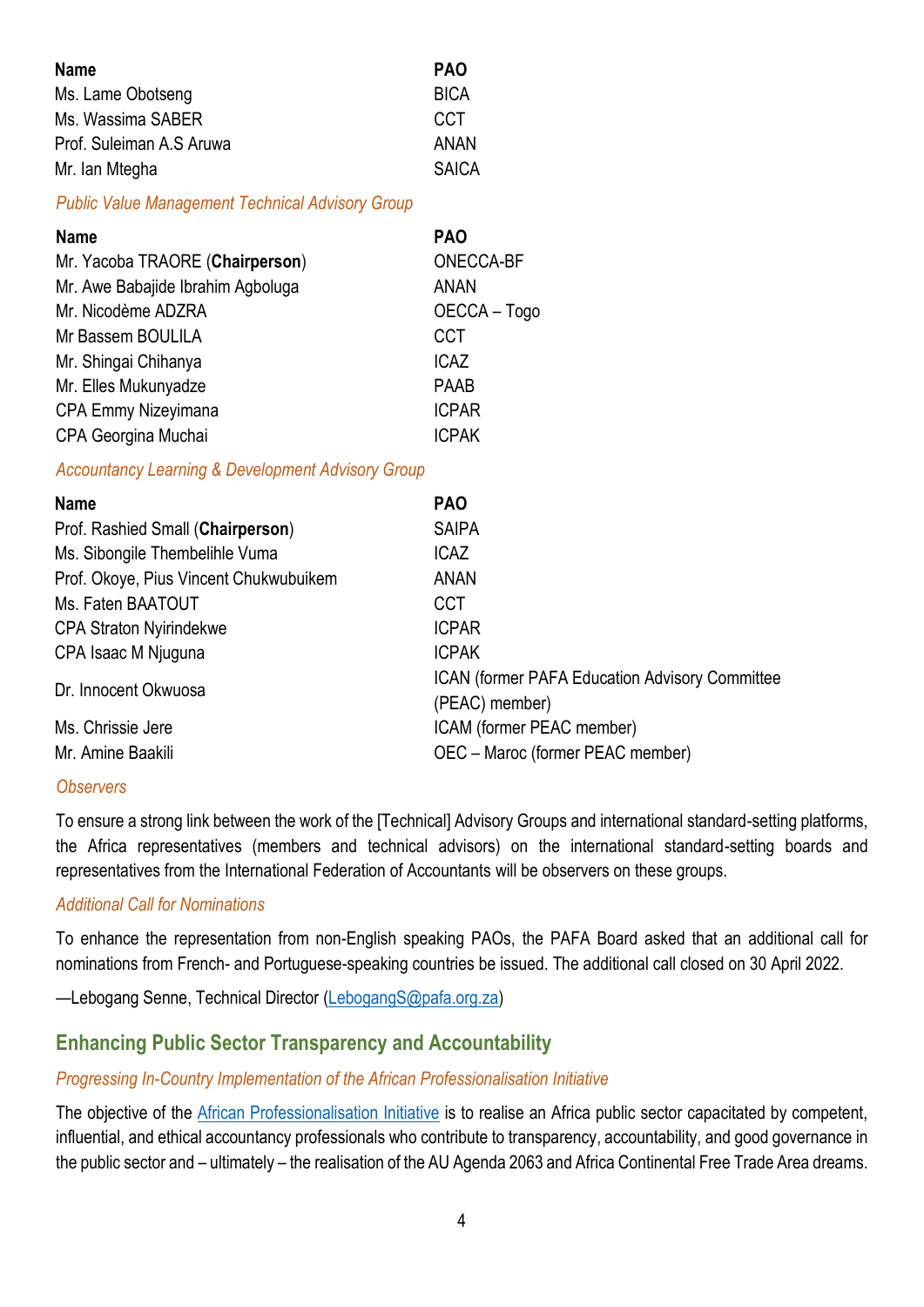

The API has commenced country implementation. Most recently, [Botswana](https://www.mmegi.bw/business/bica-to-bolster-public-accountant-skills-employment/news) an early beneficiary of this timely, high quality, affordable, and most accessible public sector accountancy development programme in Africa—is working to onboard government finance and accountancy staff. The Botswana Institute of Chartered Accountants (BICA) is playing a key role in this regard.

In its quest to realise The Africa We Want through greater accountability for public resources, the API is also engaging with stakeholders in the following

countries: Angola, Eswatini, Ethiopia, Kenya, Namibia, Tanzania, and Uganda. In addition, the API has completed a study that will inform the contextualisation of the API programme for French-speaking countries in Africa, and is working closely with API partner, CREFIAF, to ensure successful implementation in these countries.

Do not hesitate to contact Evans Mulera [\(EvansM@pafa.org.za\)](mailto:EvansM@pafa.org.za) or Reuben Orwaru [\(ReubenO@pafa.org.za\)](mailto:ReubenO@pafa.org.za) to learn [more](https://professionalisation.africa/online-learning-as-a-catalyst-for-the-realisation-of-a-critical-mass-of-public-sector-accountancy-professionals/) about why governments should take advantage of the African Professionalisation Initiative and the role of the professional accountancy organisations in this regard.

—Evans Mulera, PAFA Consultant [\(EvansM@pafa.org.za\)](mailto:EvansM@pafa.org.za)

#### *Public Finance Management Reforms, the Francophone Agenda*

PAFA, in partnership with the Fédération Internationale des Experts-Comptables Et Commissaires Aux Comptes Francophones (FIDEF), the International Federation of Accountants (IFAC), and the African Union (AU), held the third Public Finance Management (PFM) conference for French-speaking countries in Africa under the theme *Public Finance Management Reforms in Africa, the Francophone Agenda* on 8 – 9 February 2022 in Lomé, Togo. The conference was funded by The Global Fund and supported by the African Development Bank, the Deutsche Gesellschaft für Internationale Zusammenarbeit (GIZ), and The World Bank. It was generously hosted by the Ordre National des Experts Comptables et Comptables Agréés au Togo (ONECCA Togo). In moving from commitment to action, the objective of the conference was to draw a roadmap for specific actions to be taken by professional accountancy organisations, ministries of finance, courts of auditors, public accounts committees, development partners, and regional economic grouping to accelerate the reforms, while sustaining the efforts made so far. You can access the conference report online [\(English](https://zaf01.safelinks.protection.outlook.com/ap/b-59584e83/?url=https%3A%2F%2Fpafaafrica.sharepoint.com%2F%3Ab%3A%2Fg%2FEQqSLe0PwAFNvRE4YBrmVuYBE06rLblYW_lhGXi-KorzQw%3Fe%3DRT1q2C&data=05%7C01%7Caltap%40pafa.org.za%7Ce5dd7f2091dd4b02221408da22bf9e4c%7C2ee7786fc3a945ac81e6efc75b3c9c72%7C0%7C0%7C637860503630596942%7CUnknown%7CTWFpbGZsb3d8eyJWIjoiMC4wLjAwMDAiLCJQIjoiV2luMzIiLCJBTiI6Ik1haWwiLCJXVCI6Mn0%3D%7C3000%7C%7C%7C&sdata=8nf6sx9GCjDm0w1vsywjgnFMHLYOSW3MArKiiduprus%3D&reserved=0) | [French\)](https://zaf01.safelinks.protection.outlook.com/ap/b-59584e83/?url=https%3A%2F%2Fpafaafrica.sharepoint.com%2F%3Ab%3A%2Fg%2FEdE92LspZFRFpdUsvkuS8hEBy_Osg_5mzxcgiz8cI8yv3g%3Fe%3Dk0zkCd&data=05%7C01%7Caltap%40pafa.org.za%7Ce5dd7f2091dd4b02221408da22bf9e4c%7C2ee7786fc3a945ac81e6efc75b3c9c72%7C0%7C0%7C637860503630596942%7CUnknown%7CTWFpbGZsb3d8eyJWIjoiMC4wLjAwMDAiLCJQIjoiV2luMzIiLCJBTiI6Ik1haWwiLCJXVCI6Mn0%3D%7C3000%7C%7C%7C&sdata=K3CboXBRrxVPqEWmraIRMyVGVqO50BqG4Y8GbEfQExo%3D&reserved=0).



—Reuben Orwaru, Public Value Management [\(ReubenO@pafa.org.za\)](mailto:ReubenO@pafa.org.za)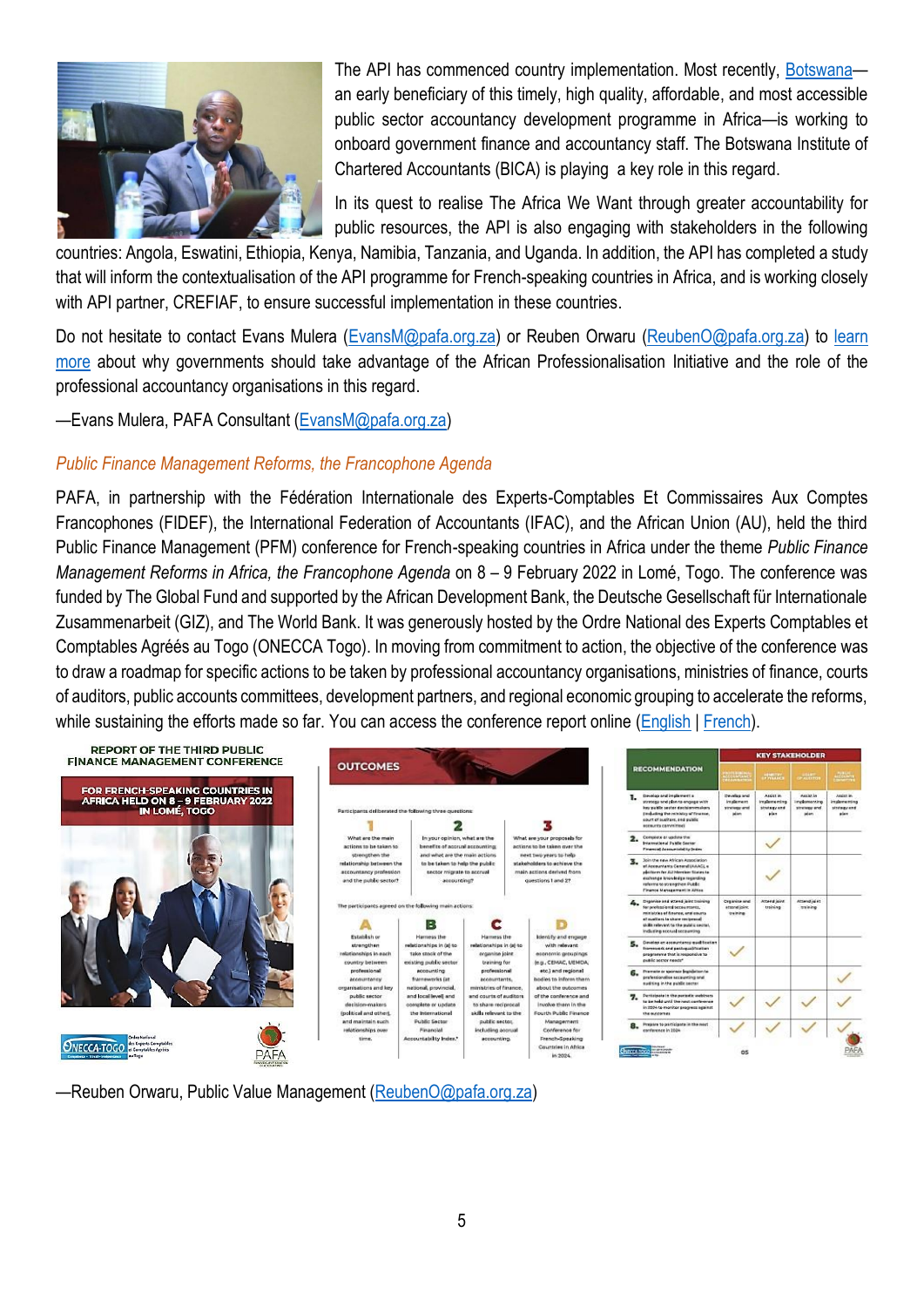# **DEVELOPMENTS AT KEY STAKEHOLDERS**

## **Institute of Chartered Accountants of Zimbabwe (ICAZ)**



PAFA congratulates **William Mandisodza** on his appointment as new CEO of ICAZ. The Team at PAFA extends a warm welcome to the PAFA community and is looking forward to working with Mr. Mandisodza in this new capacity.

## **Namibia Institute of Professional Accountants (NIPA)**

PAFA congratulates **Milton Ethan** on his appointment as new President/Chairman of NIPA. The Team at PAFA is looking forward to working with Mr. Ethan as he spearheads the implementation of NIPA's new strategy.

## **The Association of National Accountants of Nigeria (ANAN)**



The Team at PAFA thanks **Dr. Nuruddeen Abba Abdullahi** for his contributions to PAFA during his tenure as CEO of ANAN and Technical Advisor to the Board of PAFA. We wish him all the best in his future endeavours.



PAFA congratulates **Dr. Kayode Olushola Fasua** on his appointment as the new CEO of ANAN. The Team at PAFA is looking forward to working with Dr. Fasua in this new capacity.

## **Compagnie des Comptables de Tunisie (CCT, Tunisia)**

PAFA congratulates **Mohamed Anis AISSA** on his appointment as President, **Sofiane DIMASSI** on his appointment as Secretary General, **Nader HADJ FREJ** on his appointment as Treasurer of CCT Tunisia. We look forward to working with these new office bearers.

**[Please share developments at your organisation with Sibongile Setshogo at [SibongileS@pafa.org.za](mailto:SibongileS@pafa.org.za) for publication in future newsletters.]**

# **EMBRACING THE 4TH INDUSTRIAL REVOLUTION**

### **Technology is a Double-Edged Sword**

By Brian Friedrich, MEd, LLM, CDir, FCPA & Laura Friedrich, MSc, CIA, FCPA

The types of transformational technology that are becoming more and more prevalent in our organisations can be thought of as a double-edged sword. As Professional Accountants (PAs), we need to understand and respect the fact that disruptive technologies have incredible potential in terms of empowering progress, but at the same time, they threaten to result in significant harm if they are not managed appropriately. PAs are well-positioned to help organisations see both sides of technology and take advantage of the opportunities but do so in a way that considers the risks and mitigates the potential harms—in other words to innovate ethically, with a consistent focus on the public interest.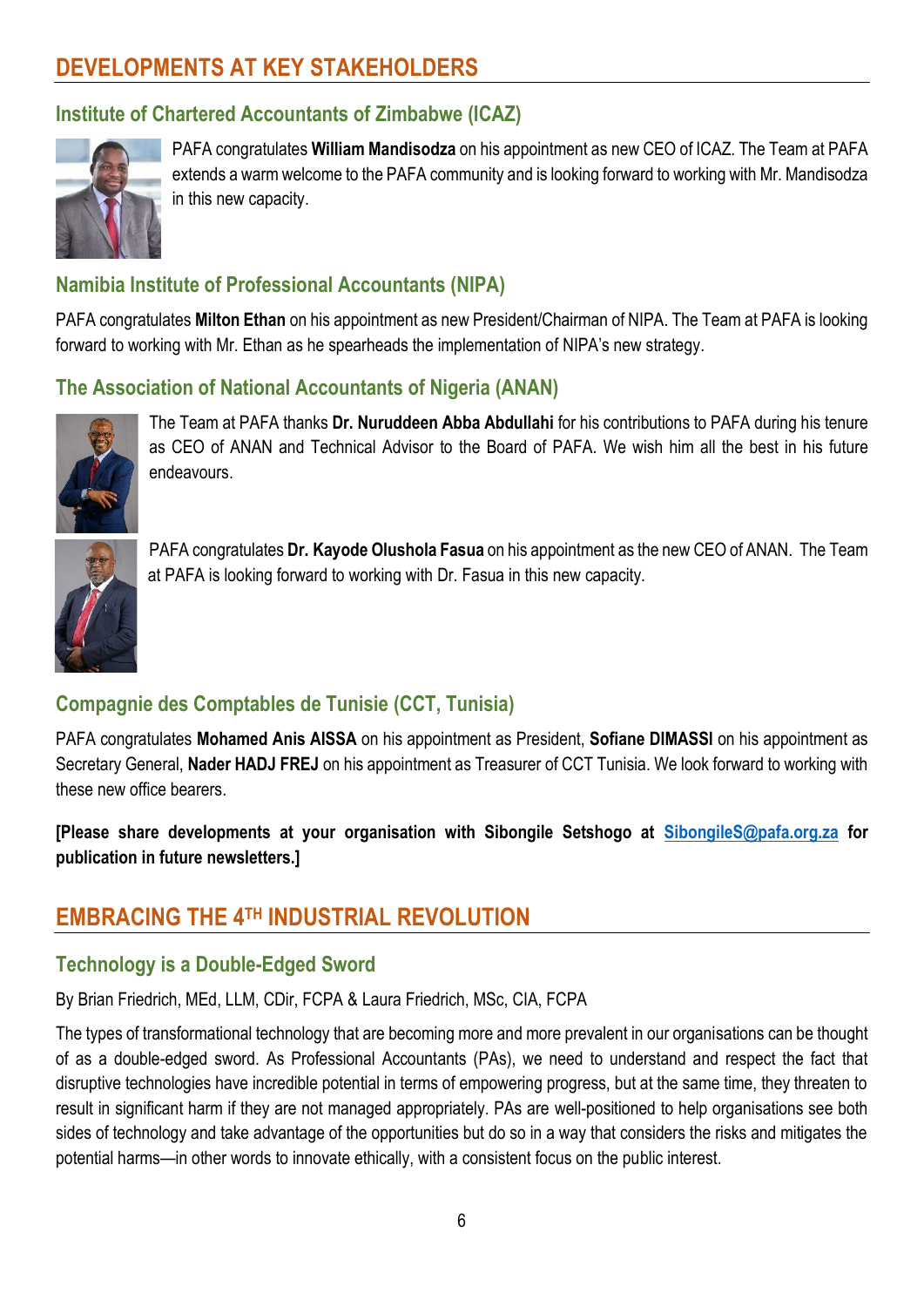This double-edged sword metaphor is the theme of a recent paper developed by CPA Canada, ICAS, IFAC, and IESBA, entitled *[Technology is a Double-edged Sword](https://www.ifac.org/knowledge-gateway/building-trust-ethics/publications/technology-double-edged-sword-both-opportunities-and-challenges-accountancy-profession-paper-2)*. The paper highlights both the positives and negatives of transformational technologies and inspires PAs to step into the valuable role they should play in their organisations by being part of these important conversations around technology implementation.

A series of thought leadership papers on *[Ethical Leadership in an Era of Complexity and Digital Change](https://www.ifac.org/knowledge-gateway/building-trust-ethics/discussion/ethical-leadership-digital-age)* is being developed under the leadership of CPA Canada, with ICAS, IFAC, and IESBA, to further evaluate ethical leadership and provide practical implications for the profession flowing out of a global roundtable.

Readers are also encouraged to review other technology and ethics resources available through the IESBA Technology Working Group's focus page at [https://www.ethicsboard.org/focus-areas/technology-ethics-independence](https://www.ethicsboard.org/focus-areas/technology-ethics-independence-considerations)[considerations.](https://www.ethicsboard.org/focus-areas/technology-ethics-independence-considerations) Also, stay informed of potential Code changes in relation to technology-related issues at [https://www.ethicsboard.org/consultations-projects/technology.](https://www.ethicsboard.org/consultations-projects/technology)

#### *The necessity of opportunity*

When we evaluate the opportunities offered by emerging and transformative technologies, it is important to recognise that leveraging their power will soon be a necessity rather a competitive advantage. Organisations are generating ever-greater volumes of data, much of which is unstructured. If we are equipped with only traditional computer systems, the information available from these vast data sets will evade us. We need to apply the right tools for the job, and those tools are – to a greater and greater extent – going to include machine learning and advanced data analytics. Similarly, in an assurance context, auditing a data-rich organisation using traditional audit methods simply won't work. More powerful tools are needed to be able to continue to provide audits that build and enhance trust in the information and processes being reported on.

[Click here](https://pafaafrica.sharepoint.com/:b:/g/EYkHy5rNfi9Jju8ruztuxVgByhX6hwfMB-A64woKsCFryQ?e=xIMi1C) to read more

# **GLOBAL KNOWLEDGE AND INSIGHTS**

### **Public Value Management**

- **Your Voice Matters! IPSASB PROPOSES IMPORTANT LIMITED SCOPE UPDATES TO ITS CONCEPTUAL FRAMEWORK**—IPSASB released Exposure Draft (ED) 81, *[Conceptual Framework Update: Chapter 3,](https://zaf01.safelinks.protection.outlook.com/?url=https%3A%2F%2Fwww.ipsasb.org%2Fpublications%2Fexposure-draft-ed-81-proposed-update-conceptual-framework&data=04%7C01%7CSibongileS%40pafa.org.za%7Cef4503ccbe9e432855b208da0524049f%7C2ee7786fc3a945ac81e6efc75b3c9c72%7C0%7C0%7C637827949504371856%7CUnknown%7CTWFpbGZsb3d8eyJWIjoiMC4wLjAwMDAiLCJQIjoiV2luMzIiLCJBTiI6Ik1haWwiLCJXVCI6Mn0%3D%7C3000&sdata=VmlZgvS8XJFtuz604lfDQyeIrnisFWEIE4Tm2vSR5qU%3D&reserved=0)  [Qualitative Characteristics and Chapter 5, Elements in Financial Statements](https://zaf01.safelinks.protection.outlook.com/?url=https%3A%2F%2Fwww.ipsasb.org%2Fpublications%2Fexposure-draft-ed-81-proposed-update-conceptual-framework&data=04%7C01%7CSibongileS%40pafa.org.za%7Cef4503ccbe9e432855b208da0524049f%7C2ee7786fc3a945ac81e6efc75b3c9c72%7C0%7C0%7C637827949504371856%7CUnknown%7CTWFpbGZsb3d8eyJWIjoiMC4wLjAwMDAiLCJQIjoiV2luMzIiLCJBTiI6Ik1haWwiLCJXVCI6Mn0%3D%7C3000&sdata=VmlZgvS8XJFtuz604lfDQyeIrnisFWEIE4Tm2vSR5qU%3D&reserved=0)*. ED 81 is the second exposure draft resulting from the limited scope project to revise the Conceptual Framework in specified areas. ED 81 proposes updates to the chapters of the Conceptual Framework dealing with the attributes of financial information that make financial reporting useful-qualitative characteristics-and the building blocks of financial statements-elements. **Comments are requested by May 31, 2022**.
- **The IPSASB [approved IPSAS 43,](https://zaf01.safelinks.protection.outlook.com/?url=https%3A%2F%2Fwww.ipsasb.org%2Fpublications%2Fipsas-43-leases&data=04%7C01%7CSibongileS%40pafa.org.za%7Cef4503ccbe9e432855b208da0524049f%7C2ee7786fc3a945ac81e6efc75b3c9c72%7C0%7C0%7C637827949504371856%7CUnknown%7CTWFpbGZsb3d8eyJWIjoiMC4wLjAwMDAiLCJQIjoiV2luMzIiLCJBTiI6Ik1haWwiLCJXVCI6Mn0%3D%7C3000&sdata=CB4U4Qn2ZLJRxuNY8n5GSWbBPOw%2Fz38j78X9XH3Cnp8%3D&reserved=0) Leases with an effective date of January 1, 2025**—IPSAS 43 supersedes IPSAS 13, Leases and introduces the right-of-use model for lessees, aligning with IFRS 16, Leases. For lessees, IPSAS 43 introduces a right-of-use model that replaces the risks and rewards incidental to ownership model in IPSAS 13, *Leases*. For lessors, IPSAS 43 substantially carries forward the risks and rewards incidental to ownership model in IPSAS 13.
- **[New Q&A Publication:](https://zaf01.safelinks.protection.outlook.com/?url=https%3A%2F%2Fwww.ipsasb.org%2Fpublications%2Fpublic-sector-specific-financial-instruments-under-ipsas&data=04%7C01%7CSibongileS%40pafa.org.za%7Cef4503ccbe9e432855b208da0524049f%7C2ee7786fc3a945ac81e6efc75b3c9c72%7C0%7C0%7C637827949504371856%7CUnknown%7CTWFpbGZsb3d8eyJWIjoiMC4wLjAwMDAiLCJQIjoiV2luMzIiLCJBTiI6Ik1haWwiLCJXVCI6Mn0%3D%7C3000&sdata=VXvRy0dwOnMkk62MdV8PVO0gtwzAPE%2Bn4EDHRiKGMWw%3D&reserved=0) Public Sector Specific Financial Instruments Under IPSAS**—This Questions and Answers (Q&A) [publication](https://zaf01.safelinks.protection.outlook.com/?url=https%3A%2F%2Fwww.ipsasb.org%2Fpublications%2Fpublic-sector-specific-financial-instruments-under-ipsas&data=04%7C01%7CSibongileS%40pafa.org.za%7Cef4503ccbe9e432855b208da0524049f%7C2ee7786fc3a945ac81e6efc75b3c9c72%7C0%7C0%7C637827949504371856%7CUnknown%7CTWFpbGZsb3d8eyJWIjoiMC4wLjAwMDAiLCJQIjoiV2luMzIiLCJBTiI6Ik1haWwiLCJXVCI6Mn0%3D%7C3000&sdata=VXvRy0dwOnMkk62MdV8PVO0gtwzAPE%2Bn4EDHRiKGMWw%3D&reserved=0) is issued by the staff of the IPSASB provides information on accounting for certain public sector specific financial instrument transactions. This publication highlights IPSAS guidance included to aid constituents in accounting for certain public sector specific transactions.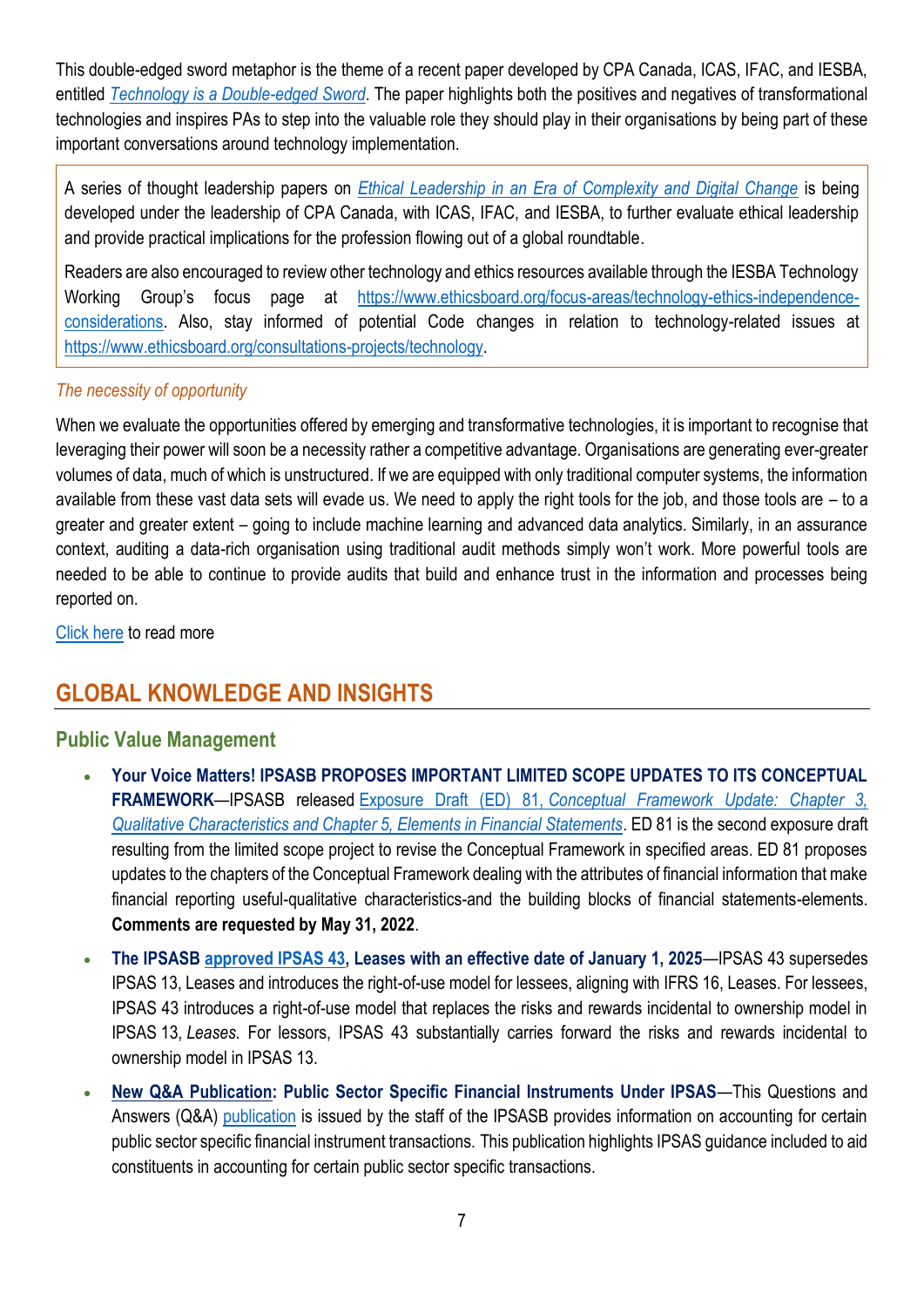- **AMENDMENTS TO IPSAS 5, BORROWING COSTS — NON-AUTHORITATIVE GUIDANCE Issued—**This [pronouncement](https://zaf01.safelinks.protection.outlook.com/?url=https%3A%2F%2Fwww.ipsasb.org%2Fpublications%2Famendments-ipsas-5-borrowing-costs-non-authoritative-guidance&data=04%7C01%7CSibongileS%40pafa.org.za%7Cef4503ccbe9e432855b208da0524049f%7C2ee7786fc3a945ac81e6efc75b3c9c72%7C0%7C0%7C637827949504371856%7CUnknown%7CTWFpbGZsb3d8eyJWIjoiMC4wLjAwMDAiLCJQIjoiV2luMzIiLCJBTiI6Ik1haWwiLCJXVCI6Mn0%3D%7C3000&sdata=Zm5Ev%2FWhdk8YKpWvKJV4zxG40g4IUMW42hRo%2BGbRZ0E%3D&reserved=0) adds non-authoritative implementation guidance and illustrative examples to IPSAS 5, Borrowing Costs. The new material in ED 74 illustrates how the existing principles for when borrowing costs can be capitalised are applied in various regularly encountered public sector scenarios. No amendments are proposed to the authoritative material in IPSAS 5.
- [Public Finance Professionals and the Fight to Reduce Inequality: Where Policy and Delivery Meet](https://zaf01.safelinks.protection.outlook.com/?url=https%3A%2F%2Fwww.ifac.org%2Fknowledge-gateway%2Fcontributing-global-economy%2Fdiscussion%2Fpublic-finance-professionals-and-fight-reduce-inequality-where-policy-and-delivery-meet&data=04%7C01%7CSibongileS%40pafa.org.za%7Cef4503ccbe9e432855b208da0524049f%7C2ee7786fc3a945ac81e6efc75b3c9c72%7C0%7C0%7C637827949503903139%7CUnknown%7CTWFpbGZsb3d8eyJWIjoiMC4wLjAwMDAiLCJQIjoiV2luMzIiLCJBTiI6Ik1haWwiLCJXVCI6Mn0%3D%7C3000&sdata=WmaJPqs63i4Vakv89zSK%2BUnVzlLZmTMY0pXk1Jr09SM%3D&reserved=0)—Tackling inequality is complex and difficult. There is not a single magic answer. The public sector is of course uniquely positioned to answer some of these difficult questions. One of the key findings in the report is that for policies to be most effective, governments must have a commitment to long-term and consistent funding.
- [Public Financial Management: Collaborating in the Public Interest](https://zaf01.safelinks.protection.outlook.com/?url=https%3A%2F%2Fwww.ifac.org%2Fknowledge-gateway%2Fcontributing-global-economy%2Fdiscussion%2Fpublic-financial-management-collaborating-public-interest&data=04%7C01%7CSibongileS%40pafa.org.za%7Cef4503ccbe9e432855b208da0524049f%7C2ee7786fc3a945ac81e6efc75b3c9c72%7C0%7C0%7C637827949503903139%7CUnknown%7CTWFpbGZsb3d8eyJWIjoiMC4wLjAwMDAiLCJQIjoiV2luMzIiLCJBTiI6Ik1haWwiLCJXVCI6Mn0%3D%7C3000&sdata=mgmvIMlB%2Bxl8CDrLPMXgi6q7B9SdCtzRr5Pu5%2Bpb6%2FA%3D&reserved=0)—Helping to strengthen PFM globally is a significant opportunity for professional accountancy organisations to advance our profession's public interest mandate, but it requires collaboration. This was a message that resonated throughout IFAC's council session, which brought together the perspectives from different key stakeholders. Participants heard a case study from Rwanda, and views from development partners the World Bank, Gavi, and The Global Fund.
	- o *[Driving PFM Reform in Rwanda: The Role of the Accountancy Profession](https://zaf01.safelinks.protection.outlook.com/?url=https%3A%2F%2Fwww.ifac.org%2Fknowledge-gateway%2Fcontributing-global-economy%2Fdiscussion%2Fdriving-pfm-reform-rwanda-role-accountancy-profession&data=04%7C01%7CSibongileS%40pafa.org.za%7Cef4503ccbe9e432855b208da0524049f%7C2ee7786fc3a945ac81e6efc75b3c9c72%7C0%7C0%7C637827949503903139%7CUnknown%7CTWFpbGZsb3d8eyJWIjoiMC4wLjAwMDAiLCJQIjoiV2luMzIiLCJBTiI6Ik1haWwiLCJXVCI6Mn0%3D%7C3000&sdata=cGQ%2FP5E6PWkIEwG8JAWx187Uus9ipXRVDX76BWaeKl8%3D&reserved=0)*
	- o *[PFM Trends and Actions for the Accountancy Profession](https://zaf01.safelinks.protection.outlook.com/?url=https%3A%2F%2Fwww.ifac.org%2Fknowledge-gateway%2Fcontributing-global-economy%2Fdiscussion%2Fpfm-trends-and-actions-accountancy-profession&data=04%7C01%7CSibongileS%40pafa.org.za%7Cef4503ccbe9e432855b208da0524049f%7C2ee7786fc3a945ac81e6efc75b3c9c72%7C0%7C0%7C637827949503903139%7CUnknown%7CTWFpbGZsb3d8eyJWIjoiMC4wLjAwMDAiLCJQIjoiV2luMzIiLCJBTiI6Ik1haWwiLCJXVCI6Mn0%3D%7C3000&sdata=5T%2FlV8Y57oBvGSDsQeM%2B2zCCcZd7G0Os1jZVJ%2BJQF68%3D&reserved=0)*
	- o *[IFAC, Gavi and the Global Fund Partnership for Results: Strengthening Public Financial Management in](https://zaf01.safelinks.protection.outlook.com/?url=https%3A%2F%2Fwww.ifac.org%2Fknowledge-gateway%2Fcontributing-global-economy%2Fdiscussion%2Fifac-gavi-and-global-fund-partnership-results-strengthening-public-financial-management-health&data=04%7C01%7CSibongileS%40pafa.org.za%7Cef4503ccbe9e432855b208da0524049f%7C2ee7786fc3a945ac81e6efc75b3c9c72%7C0%7C0%7C637827949504059380%7CUnknown%7CTWFpbGZsb3d8eyJWIjoiMC4wLjAwMDAiLCJQIjoiV2luMzIiLCJBTiI6Ik1haWwiLCJXVCI6Mn0%3D%7C3000&sdata=L1IOKW60HIGKnRa3yBOssYH7XnzLl93yuImHol%2B8fAA%3D&reserved=0)  [the Health Sector](https://zaf01.safelinks.protection.outlook.com/?url=https%3A%2F%2Fwww.ifac.org%2Fknowledge-gateway%2Fcontributing-global-economy%2Fdiscussion%2Fifac-gavi-and-global-fund-partnership-results-strengthening-public-financial-management-health&data=04%7C01%7CSibongileS%40pafa.org.za%7Cef4503ccbe9e432855b208da0524049f%7C2ee7786fc3a945ac81e6efc75b3c9c72%7C0%7C0%7C637827949504059380%7CUnknown%7CTWFpbGZsb3d8eyJWIjoiMC4wLjAwMDAiLCJQIjoiV2luMzIiLCJBTiI6Ik1haWwiLCJXVCI6Mn0%3D%7C3000&sdata=L1IOKW60HIGKnRa3yBOssYH7XnzLl93yuImHol%2B8fAA%3D&reserved=0)*
- Accrual-based financial information is the bedrock for decision making, transparency, and accountability in the public sector, but transitioning to accrual-based reporting can be a lengthy and arduous process with each jurisdiction undertaking the reforms facing its own unique challenges. *[Pathways to Accrual](https://pathways.ifac.org/)* features resources to help governments and other public sector entities forge their own paths towards adopting and implementing accrual-based reporting frameworks. The platform was developed by IFAC with content provided by the Chartered Institute of Public Finance and Accountancy (CIPFA) and feedback from IPSASB and international community stakeholders. *Pathways to Accrual* builds upon the work of *[Study 14, Transition to the Accrual Basis of](https://www.ipsasb.org/publications/study-14-transition-accrual-basis-accounting-guidance-governments-and-government-entities-third)  [Accounting: Guidance for Governments and Government Entities](https://www.ipsasb.org/publications/study-14-transition-accrual-basis-accounting-guidance-governments-and-government-entities-third)* with updated content and a modernised presentation.

### **International Standards and Best Practices**

- **Your Voice Matters! IESBA Proposes Technology-Related Enhancements to Global Ethics Code**—IESBA released for public comment proposed revisions to the IESBA Code. The Exposure Draft *[Proposed Technology](https://zaf01.safelinks.protection.outlook.com/?url=https%3A%2F%2Fwww.ethicsboard.org%2Fpublications%2Fproposed-technology-related-revisions-code&data=04%7C01%7CSibongileS%40pafa.org.za%7Cef4503ccbe9e432855b208da0524049f%7C2ee7786fc3a945ac81e6efc75b3c9c72%7C0%7C0%7C637827949504059380%7CUnknown%7CTWFpbGZsb3d8eyJWIjoiMC4wLjAwMDAiLCJQIjoiV2luMzIiLCJBTiI6Ik1haWwiLCJXVCI6Mn0%3D%7C3000&sdata=GjAiGP126Sm5wiL%2F9xVuo5chn3cyH7d05WmVEMPmFZ0%3D&reserved=0)[related Revisions to the Code](https://zaf01.safelinks.protection.outlook.com/?url=https%3A%2F%2Fwww.ethicsboard.org%2Fpublications%2Fproposed-technology-related-revisions-code&data=04%7C01%7CSibongileS%40pafa.org.za%7Cef4503ccbe9e432855b208da0524049f%7C2ee7786fc3a945ac81e6efc75b3c9c72%7C0%7C0%7C637827949504059380%7CUnknown%7CTWFpbGZsb3d8eyJWIjoiMC4wLjAwMDAiLCJQIjoiV2luMzIiLCJBTiI6Ik1haWwiLCJXVCI6Mn0%3D%7C3000&sdata=GjAiGP126Sm5wiL%2F9xVuo5chn3cyH7d05WmVEMPmFZ0%3D&reserved=0)* seeks to enhance the Code's robustness and expand its relevance in an environment being reshaped by rapid technological advancements. The proposed revisions build on the [role and](https://zaf01.safelinks.protection.outlook.com/?url=https%3A%2F%2Fwww.ethicsboard.org%2Fpublications%2Ffinal-pronouncement-revisions-code-promote-role-and-mindset-expected-professional-accountants&data=04%7C01%7CSibongileS%40pafa.org.za%7Cef4503ccbe9e432855b208da0524049f%7C2ee7786fc3a945ac81e6efc75b3c9c72%7C0%7C0%7C637827949504059380%7CUnknown%7CTWFpbGZsb3d8eyJWIjoiMC4wLjAwMDAiLCJQIjoiV2luMzIiLCJBTiI6Ik1haWwiLCJXVCI6Mn0%3D%7C3000&sdata=c6re6So15%2Fjp%2BA1fHh3u0sGbp%2FNW9FZ6ghYiPCJlXNQ%3D&reserved=0)  [mindset](https://zaf01.safelinks.protection.outlook.com/?url=https%3A%2F%2Fwww.ethicsboard.org%2Fpublications%2Ffinal-pronouncement-revisions-code-promote-role-and-mindset-expected-professional-accountants&data=04%7C01%7CSibongileS%40pafa.org.za%7Cef4503ccbe9e432855b208da0524049f%7C2ee7786fc3a945ac81e6efc75b3c9c72%7C0%7C0%7C637827949504059380%7CUnknown%7CTWFpbGZsb3d8eyJWIjoiMC4wLjAwMDAiLCJQIjoiV2luMzIiLCJBTiI6Ik1haWwiLCJXVCI6Mn0%3D%7C3000&sdata=c6re6So15%2Fjp%2BA1fHh3u0sGbp%2FNW9FZ6ghYiPCJlXNQ%3D&reserved=0) changes that became effective December 2021, and the [revised NAS provisions](https://zaf01.safelinks.protection.outlook.com/?url=https%3A%2F%2Fwww.ethicsboard.org%2Fpublications%2Ffinal-pronouncement-revisions-non-assurance-service-provisions-code&data=04%7C01%7CSibongileS%40pafa.org.za%7Cef4503ccbe9e432855b208da0524049f%7C2ee7786fc3a945ac81e6efc75b3c9c72%7C0%7C0%7C637827949504059380%7CUnknown%7CTWFpbGZsb3d8eyJWIjoiMC4wLjAwMDAiLCJQIjoiV2luMzIiLCJBTiI6Ik1haWwiLCJXVCI6Mn0%3D%7C3000&sdata=bDBz7GA6qwF61ogWgQ4g6qFiOqPArk4nc0uIIc6p0Lo%3D&reserved=0) that will become effective in December 2022. **Comments are requested by June 20, 2022**.
- **Your Voice Matters**! **IESBA Proposes Revisions to the International Independence Standards to Clarify and Strengthen Independence Requirements in a Group Audit**—IESBA released for public comment the Exposure Draft *[Proposed Revisions to the Code Relating to the Definition of Engagement Team and Group](https://zaf01.safelinks.protection.outlook.com/?url=https%3A%2F%2Fwww.ethicsboard.org%2Fpublications%2Fproposed-revisions-code-relating-definition-engagement-team-and-group-audits&data=04%7C01%7CSibongileS%40pafa.org.za%7Cef4503ccbe9e432855b208da0524049f%7C2ee7786fc3a945ac81e6efc75b3c9c72%7C0%7C0%7C637827949504059380%7CUnknown%7CTWFpbGZsb3d8eyJWIjoiMC4wLjAwMDAiLCJQIjoiV2luMzIiLCJBTiI6Ik1haWwiLCJXVCI6Mn0%3D%7C3000&sdata=zNub0Fg45ewOyJ38Dgpa%2F7VmB8TwlkIV4WpQbtQ4Jl0%3D&reserved=0)  [Audits.](https://zaf01.safelinks.protection.outlook.com/?url=https%3A%2F%2Fwww.ethicsboard.org%2Fpublications%2Fproposed-revisions-code-relating-definition-engagement-team-and-group-audits&data=04%7C01%7CSibongileS%40pafa.org.za%7Cef4503ccbe9e432855b208da0524049f%7C2ee7786fc3a945ac81e6efc75b3c9c72%7C0%7C0%7C637827949504059380%7CUnknown%7CTWFpbGZsb3d8eyJWIjoiMC4wLjAwMDAiLCJQIjoiV2luMzIiLCJBTiI6Ik1haWwiLCJXVCI6Mn0%3D%7C3000&sdata=zNub0Fg45ewOyJ38Dgpa%2F7VmB8TwlkIV4WpQbtQ4Jl0%3D&reserved=0)* The proposed revisions establish provisions that comprehensively address independence considerations for firms and individuals involved in an engagement to perform an audit of group financial statements. The proposals also address the independence implications of the change in the definition of an engagement team―a concept central to an audit of financial statements―in the International Auditing and Assurance Standards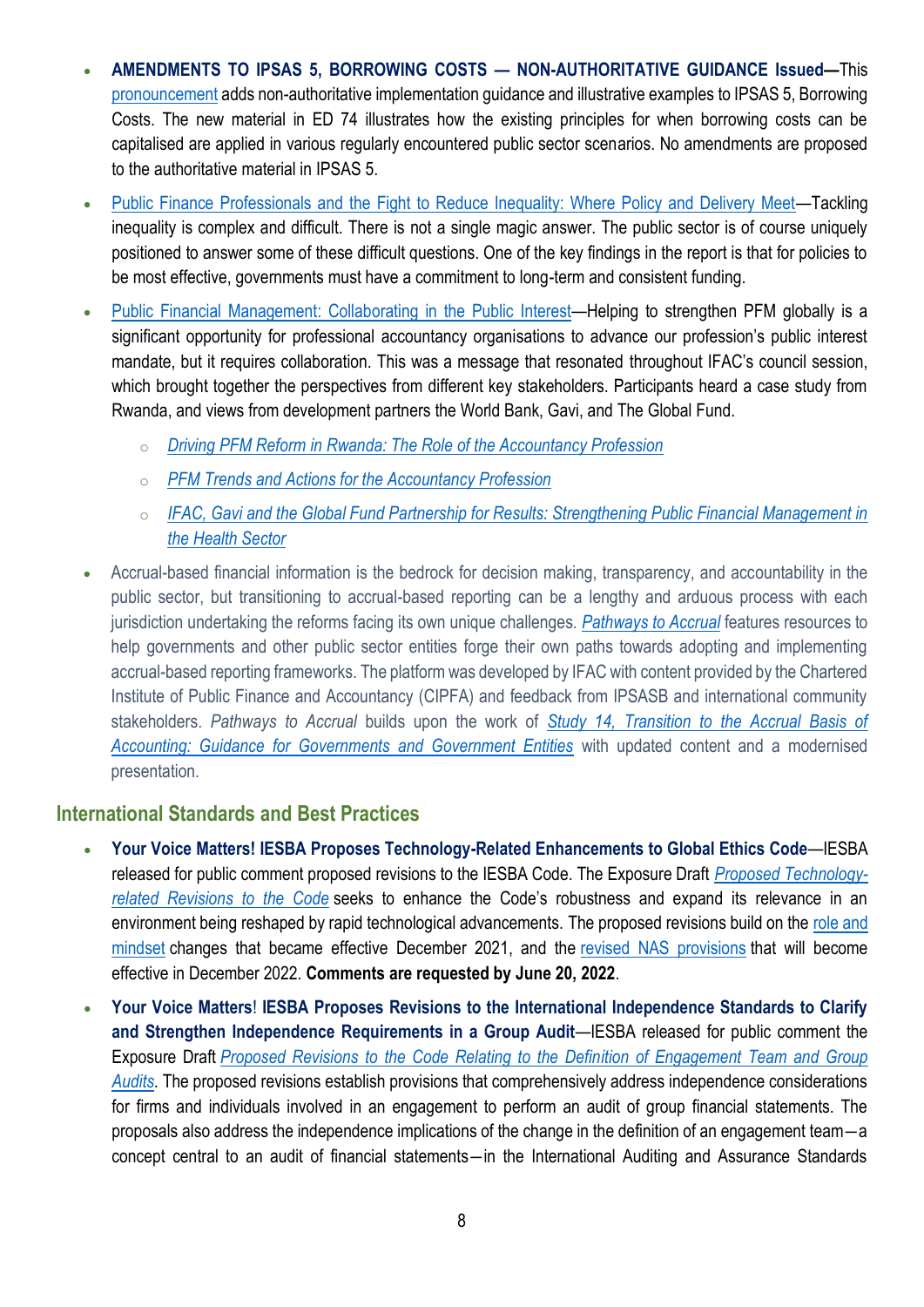Board's ([IAASB\)](https://zaf01.safelinks.protection.outlook.com/?url=https%3A%2F%2Fwww.iaasb.org%2F&data=04%7C01%7CSibongileS%40pafa.org.za%7Cef4503ccbe9e432855b208da0524049f%7C2ee7786fc3a945ac81e6efc75b3c9c72%7C0%7C0%7C637827949504059380%7CUnknown%7CTWFpbGZsb3d8eyJWIjoiMC4wLjAwMDAiLCJQIjoiV2luMzIiLCJBTiI6Ik1haWwiLCJXVCI6Mn0%3D%7C3000&sdata=tTtQsh%2B393QzvOWqKK%2F%2FOVxbgbB1ulJ7V2ZxaXUDVo4%3D&reserved=0) International Standard on Auditing (ISA) 220, *[Quality Management for an Audit of Financial](https://zaf01.safelinks.protection.outlook.com/?url=https%3A%2F%2Fwww.ifac.org%2Fsystem%2Ffiles%2Fpublications%2Ffiles%2FIAASB-International-Standard-Auditing-220-Revised.pdf&data=04%7C01%7CSibongileS%40pafa.org.za%7Cef4503ccbe9e432855b208da0524049f%7C2ee7786fc3a945ac81e6efc75b3c9c72%7C0%7C0%7C637827949504059380%7CUnknown%7CTWFpbGZsb3d8eyJWIjoiMC4wLjAwMDAiLCJQIjoiV2luMzIiLCJBTiI6Ik1haWwiLCJXVCI6Mn0%3D%7C3000&sdata=nwvJsqWY72CkdJFRw58l7pgejU9xTMP24JwmOZ7inSU%3D&reserved=0)  [Statements](https://zaf01.safelinks.protection.outlook.com/?url=https%3A%2F%2Fwww.ifac.org%2Fsystem%2Ffiles%2Fpublications%2Ffiles%2FIAASB-International-Standard-Auditing-220-Revised.pdf&data=04%7C01%7CSibongileS%40pafa.org.za%7Cef4503ccbe9e432855b208da0524049f%7C2ee7786fc3a945ac81e6efc75b3c9c72%7C0%7C0%7C637827949504059380%7CUnknown%7CTWFpbGZsb3d8eyJWIjoiMC4wLjAwMDAiLCJQIjoiV2luMzIiLCJBTiI6Ik1haWwiLCJXVCI6Mn0%3D%7C3000&sdata=nwvJsqWY72CkdJFRw58l7pgejU9xTMP24JwmOZ7inSU%3D&reserved=0)*. **Comments are requested by May 31, 2022**.

- **Bringing the Code of Ethics to Life**: The [Exploring the IESBA Code series,](https://zaf01.safelinks.protection.outlook.com/?url=https%3A%2F%2Fwww.ifac.org%2Fknowledge-gateway%2Fbuilding-trust-ethics%2Fdiscussion%2Fexploring-iesba-code&data=04%7C01%7CSibongileS%40pafa.org.za%7Cef4503ccbe9e432855b208da0524049f%7C2ee7786fc3a945ac81e6efc75b3c9c72%7C0%7C0%7C637827949504059380%7CUnknown%7CTWFpbGZsb3d8eyJWIjoiMC4wLjAwMDAiLCJQIjoiV2luMzIiLCJBTiI6Ik1haWwiLCJXVCI6Mn0%3D%7C3000&sdata=4MQLv0zrGnHOvtIgvNxdyvE13mcdZJZOC0Of2czRmwo%3D&reserved=0) developed by IFAC in collaboration with [the International Ethics Standards Board for Accountants \(IESBA\),](https://zaf01.safelinks.protection.outlook.com/?url=https%3A%2F%2Fwww.ethicsboard.org%2F&data=04%7C01%7CSibongileS%40pafa.org.za%7Cef4503ccbe9e432855b208da0524049f%7C2ee7786fc3a945ac81e6efc75b3c9c72%7C0%7C0%7C637827949504059380%7CUnknown%7CTWFpbGZsb3d8eyJWIjoiMC4wLjAwMDAiLCJQIjoiV2luMzIiLCJBTiI6Ik1haWwiLCJXVCI6Mn0%3D%7C3000&sdata=bFp%2FyAglGVlzgzJkOnrDHI%2Fjng2TYwvQsN5vvrG7fFM%3D&reserved=0) promotes awareness, adoption, and implementation of the International Code of Ethics for Professional Accountants (including International Independence Standards). The series, launched in 2019, highlights important topics in the Code with each installment focusing on a specific aspect of the Code using real-world situations. Through an agreement between IFAC and [ProDio,](https://zaf01.safelinks.protection.outlook.com/?url=https%3A%2F%2Fprodiolearning.com%2F&data=04%7C01%7CSibongileS%40pafa.org.za%7Cef4503ccbe9e432855b208da0524049f%7C2ee7786fc3a945ac81e6efc75b3c9c72%7C0%7C0%7C637827949504059380%7CUnknown%7CTWFpbGZsb3d8eyJWIjoiMC4wLjAwMDAiLCJQIjoiV2luMzIiLCJBTiI6Ik1haWwiLCJXVCI6Mn0%3D%7C3000&sdata=RlHLf7S7cAlvgOiaUzQHzMM2Trqjk4ahMFHQZrf8Vb8%3D&reserved=0) the series has been produced in mobile audio format for professional accountants and other interested stakeholders to become more familiar with the newly revised and restructured Code and increase their competence – and confidence – in applying the Code's requirements. An email address will be needed to register and track your progress through the series. **Click [here](https://zaf01.safelinks.protection.outlook.com/?url=https%3A%2F%2Fprodiolearning.com%2Fcourse-details.php%3Fcourse_id%3DNDE%3D&data=04%7C01%7CSibongileS%40pafa.org.za%7Cef4503ccbe9e432855b208da0524049f%7C2ee7786fc3a945ac81e6efc75b3c9c72%7C0%7C0%7C637827949504059380%7CUnknown%7CTWFpbGZsb3d8eyJWIjoiMC4wLjAwMDAiLCJQIjoiV2luMzIiLCJBTiI6Ik1haWwiLCJXVCI6Mn0%3D%7C3000&sdata=s6juMmWZoYklqCt%2BEy00fPXu7rQhzh8Ag6ycAqfvhag%3D&reserved=0) to listen now**.
- **Accompanying [Toolkit](https://zaf01.safelinks.protection.outlook.com/?url=https%3A%2F%2Fmailchi.mp%2Fifac.org%2Fmaking-the-ifac-iesba-exploring-the-code-series-work-for-your-pao%3Fe%3Dea056acd5d&data=04%7C01%7CSibongileS%40pafa.org.za%7Cef4503ccbe9e432855b208da0524049f%7C2ee7786fc3a945ac81e6efc75b3c9c72%7C0%7C0%7C637827949504059380%7CUnknown%7CTWFpbGZsb3d8eyJWIjoiMC4wLjAwMDAiLCJQIjoiV2luMzIiLCJBTiI6Ik1haWwiLCJXVCI6Mn0%3D%7C3000&sdata=aRotoSaOcHc2HFlXA2H8KusoMRpYYJrTF6hjWx5kT9Q%3D&reserved=0) for PAOs! Making the IFAC & IESBA Exploring the Code Series Work for your PAO**—To help PAOs leverage the Exploring the Code series and support your membership, in July 2021, IFAC created a [toolkit.](https://zaf01.safelinks.protection.outlook.com/?url=https%3A%2F%2Fmailchi.mp%2Fifac.org%2Fmaking-the-ifac-iesba-exploring-the-code-series-work-for-your-pao%3Fe%3Dea056acd5d&data=04%7C01%7CSibongileS%40pafa.org.za%7Cef4503ccbe9e432855b208da0524049f%7C2ee7786fc3a945ac81e6efc75b3c9c72%7C0%7C0%7C637827949504059380%7CUnknown%7CTWFpbGZsb3d8eyJWIjoiMC4wLjAwMDAiLCJQIjoiV2luMzIiLCJBTiI6Ik1haWwiLCJXVCI6Mn0%3D%7C3000&sdata=aRotoSaOcHc2HFlXA2H8KusoMRpYYJrTF6hjWx5kT9Q%3D&reserved=0) The toolkit remains available and relevant for all IFAC members!
- **IESB[A STAFF Q&A:](https://zaf01.safelinks.protection.outlook.com/?url=https%3A%2F%2Fwww.ethicsboard.org%2Fpublications%2Fiesba-staff-qa-revised-fee-related-provisions-code&data=04%7C01%7CSibongileS%40pafa.org.za%7Cef4503ccbe9e432855b208da0524049f%7C2ee7786fc3a945ac81e6efc75b3c9c72%7C0%7C0%7C637827949504059380%7CUnknown%7CTWFpbGZsb3d8eyJWIjoiMC4wLjAwMDAiLCJQIjoiV2luMzIiLCJBTiI6Ik1haWwiLCJXVCI6Mn0%3D%7C3000&sdata=Bo4WpsWA2fWrxqHsifCQ8rt1rvi1N5K4JEoRM8Ksaz8%3D&reserved=0) REVISED FEE-RELATED PROVISIONS OF THE CODE** —Th[e FAQs](https://zaf01.safelinks.protection.outlook.com/?url=https%3A%2F%2Fwww.ethicsboard.org%2Fpublications%2Fiesba-staff-qa-revised-fee-related-provisions-code&data=04%7C01%7CSibongileS%40pafa.org.za%7Cef4503ccbe9e432855b208da0524049f%7C2ee7786fc3a945ac81e6efc75b3c9c72%7C0%7C0%7C637827949504059380%7CUnknown%7CTWFpbGZsb3d8eyJWIjoiMC4wLjAwMDAiLCJQIjoiV2luMzIiLCJBTiI6Ik1haWwiLCJXVCI6Mn0%3D%7C3000&sdata=Bo4WpsWA2fWrxqHsifCQ8rt1rvi1N5K4JEoRM8Ksaz8%3D&reserved=0) have been informed by the extensive discussions and consultations with a wide range of stakeholder groups and the IESBA's own deliberations during the development and finalization of the standard. The publication is designed to highlight, illustrate or explain aspects of the [revised fee-related provisions in the Code](https://zaf01.safelinks.protection.outlook.com/?url=https%3A%2F%2Fwww.ethicsboard.org%2Fpublications%2Ffinal-pronouncement-revisions-fee-related-provisions-code&data=04%7C01%7CSibongileS%40pafa.org.za%7Cef4503ccbe9e432855b208da0524049f%7C2ee7786fc3a945ac81e6efc75b3c9c72%7C0%7C0%7C637827949504059380%7CUnknown%7CTWFpbGZsb3d8eyJWIjoiMC4wLjAwMDAiLCJQIjoiV2luMzIiLCJBTiI6Ik1haWwiLCJXVCI6Mn0%3D%7C3000&sdata=4GJwhN%2BqfhPIxpwTLEJy4p0eIAdX17dPfVXy7wjTE9k%3D&reserved=0) and thereby assist in their proper application. It is intended to complement the [Basis for Conclusions](https://zaf01.safelinks.protection.outlook.com/?url=https%3A%2F%2Fifac.us7.list-manage.com%2Ftrack%2Fclick%3Fu%3D9e7d9671563ff754a328b2833%26id%3D64bff9f014%26e%3Dea056acd5d&data=04%7C01%7CSibongileS%40pafa.org.za%7Cef4503ccbe9e432855b208da0524049f%7C2ee7786fc3a945ac81e6efc75b3c9c72%7C0%7C0%7C637827949504059380%7CUnknown%7CTWFpbGZsb3d8eyJWIjoiMC4wLjAwMDAiLCJQIjoiV2luMzIiLCJBTiI6Ik1haWwiLCJXVCI6Mn0%3D%7C3000&sdata=FpULvBpwKL%2F1yTp8iOhPd6jdPP7XY6lK9PqjdrDy0Ro%3D&reserved=0) for the final standard and assist national standards setters, professional accountancy organizations, and professional accountants in public practice (including firms) as they adopt and/or implement the revised provisions. The publication is also intended to assist regulators and audit oversight bodies, the corporate governance community, investors, preparers, educational bodies or institutions, and other stakeholders in understanding the revised standard and its application.
- **IESBA Measures to Strengthen Auditor Independence:** IESBA released revisions to the [Non-Assurance](https://zaf01.safelinks.protection.outlook.com/?url=https%3A%2F%2Fwww.ethicsboard.org%2Fpublications%2Ffinal-pronouncement-revisions-non-assurance-service-provisions-code&data=04%7C01%7CSibongileS%40pafa.org.za%7Cef4503ccbe9e432855b208da0524049f%7C2ee7786fc3a945ac81e6efc75b3c9c72%7C0%7C0%7C637827949504059380%7CUnknown%7CTWFpbGZsb3d8eyJWIjoiMC4wLjAwMDAiLCJQIjoiV2luMzIiLCJBTiI6Ik1haWwiLCJXVCI6Mn0%3D%7C3000&sdata=bDBz7GA6qwF61ogWgQ4g6qFiOqPArk4nc0uIIc6p0Lo%3D&reserved=0)  [Services \(NAS\)](https://zaf01.safelinks.protection.outlook.com/?url=https%3A%2F%2Fwww.ethicsboard.org%2Fpublications%2Ffinal-pronouncement-revisions-non-assurance-service-provisions-code&data=04%7C01%7CSibongileS%40pafa.org.za%7Cef4503ccbe9e432855b208da0524049f%7C2ee7786fc3a945ac81e6efc75b3c9c72%7C0%7C0%7C637827949504059380%7CUnknown%7CTWFpbGZsb3d8eyJWIjoiMC4wLjAwMDAiLCJQIjoiV2luMzIiLCJBTiI6Ik1haWwiLCJXVCI6Mn0%3D%7C3000&sdata=bDBz7GA6qwF61ogWgQ4g6qFiOqPArk4nc0uIIc6p0Lo%3D&reserved=0) and [fee-related provisions](https://zaf01.safelinks.protection.outlook.com/?url=https%3A%2F%2Fwww.ethicsboard.org%2Fpublications%2Ffinal-pronouncement-revisions-fee-related-provisions-code&data=04%7C01%7CSibongileS%40pafa.org.za%7Cef4503ccbe9e432855b208da0524049f%7C2ee7786fc3a945ac81e6efc75b3c9c72%7C0%7C0%7C637827949504059380%7CUnknown%7CTWFpbGZsb3d8eyJWIjoiMC4wLjAwMDAiLCJQIjoiV2luMzIiLCJBTiI6Ik1haWwiLCJXVCI6Mn0%3D%7C3000&sdata=4GJwhN%2BqfhPIxpwTLEJy4p0eIAdX17dPfVXy7wjTE9k%3D&reserved=0) of the International Code of Ethics for Professional Accountants (including International Independence Standards) (the Code). The revised NAS and fee-related provisions significantly strengthen the guardrails around auditor independence in two important areas that have the potential to create incentives influencing auditor behavior—non-assurance services provided to audit clients and fees. The revised NAS and fee-related provisions **become effective for audits of financial statements for periods beginning on or after December 15, 2022. Early adoption is permitted and encouraged—[visit the dedicated](https://zaf01.safelinks.protection.outlook.com/?url=https%3A%2F%2Fwww.ethicsboard.org%2Ffocus-areas%2Fstrengthening-international-independence-standards&data=04%7C01%7CSibongileS%40pafa.org.za%7Cef4503ccbe9e432855b208da0524049f%7C2ee7786fc3a945ac81e6efc75b3c9c72%7C0%7C0%7C637827949504215609%7CUnknown%7CTWFpbGZsb3d8eyJWIjoiMC4wLjAwMDAiLCJQIjoiV2luMzIiLCJBTiI6Ik1haWwiLCJXVCI6Mn0%3D%7C3000&sdata=pX5Aurpp5voD5qm%2FWKCLr%2B7C3CJOjvfyGnkkaHy%2FpdA%3D&reserved=0)  [webpage here.](https://zaf01.safelinks.protection.outlook.com/?url=https%3A%2F%2Fwww.ethicsboard.org%2Ffocus-areas%2Fstrengthening-international-independence-standards&data=04%7C01%7CSibongileS%40pafa.org.za%7Cef4503ccbe9e432855b208da0524049f%7C2ee7786fc3a945ac81e6efc75b3c9c72%7C0%7C0%7C637827949504215609%7CUnknown%7CTWFpbGZsb3d8eyJWIjoiMC4wLjAwMDAiLCJQIjoiV2luMzIiLCJBTiI6Ik1haWwiLCJXVCI6Mn0%3D%7C3000&sdata=pX5Aurpp5voD5qm%2FWKCLr%2B7C3CJOjvfyGnkkaHy%2FpdA%3D&reserved=0)**

### **Education and PAO Capacity Building**

- **IFAC EdExchange Video Series**—The [IFAC EdExchange video series](https://zaf01.safelinks.protection.outlook.com/?url=https%3A%2F%2Fwww.ifac.org%2Fknowledge-gateway%2Fpreparing-future-ready-professionals%2Fdiscussion%2Fifac-edexchange-video-series&data=04%7C01%7CSibongileS%40pafa.org.za%7Cef4503ccbe9e432855b208da0524049f%7C2ee7786fc3a945ac81e6efc75b3c9c72%7C0%7C0%7C637827949504215609%7CUnknown%7CTWFpbGZsb3d8eyJWIjoiMC4wLjAwMDAiLCJQIjoiV2luMzIiLCJBTiI6Ik1haWwiLCJXVCI6Mn0%3D%7C3000&sdata=gqA%2FmHsFBUGuuKkUWJF8jbCibKX2%2BAlIkQSn3lIroPY%3D&reserved=0) presents the sessions and speakers' discussions to consider the impact for developing skills and competencies, or acquiring knowledge, for the accounting profession. We believe this will help arm our profession with further knowledge. We are keen to encourage an exchange of views to further enhance the profession's understanding of some of these new questions we face.
- [Conversations with Experts | Advancing Accountancy Education](https://zaf01.safelinks.protection.outlook.com/?url=https%3A%2F%2Fwww.youtube.com%2Fplaylist%3Flist%3DPLfuuMk7vk2djeuDqXku9xEGfj_LJlB_5B&data=04%7C01%7CSibongileS%40pafa.org.za%7Cef4503ccbe9e432855b208da0524049f%7C2ee7786fc3a945ac81e6efc75b3c9c72%7C0%7C0%7C637827949504215609%7CUnknown%7CTWFpbGZsb3d8eyJWIjoiMC4wLjAwMDAiLCJQIjoiV2luMzIiLCJBTiI6Ik1haWwiLCJXVCI6Mn0%3D%7C3000&sdata=AiGYDwByTlzfULnzeXghCB%2BGISLK%2BRxDalwiR8brPBA%3D&reserved=0)—on-demand videos with experts talking about the future of accountancy education & on sustainability reporting!
- [Self-Assessment Against Main Requirements of International Education Standards](https://zaf01.safelinks.protection.outlook.com/?url=https%3A%2F%2Fwww.ifac.org%2Fknowledge-gateway%2Fsupporting-international-standards%2Fpublications%2Fself-assessment-against-main-requirements-international-education-standards&data=04%7C01%7CSibongileS%40pafa.org.za%7Cef4503ccbe9e432855b208da0524049f%7C2ee7786fc3a945ac81e6efc75b3c9c72%7C0%7C0%7C637827949504371856%7CUnknown%7CTWFpbGZsb3d8eyJWIjoiMC4wLjAwMDAiLCJQIjoiV2luMzIiLCJBTiI6Ik1haWwiLCJXVCI6Mn0%3D%7C3000&sdata=%2BGzuNql1gc1Rb79ygQc4UoGYGle8tRkrP3sqajhQ%2FiI%3D&reserved=0)

All IFAC materials can be translated and reproduced by submitting a request to [IFAC's translations](https://protect-za.mimecast.com/s/6vgvCKO71pHqqmO9fMD0OQ?domain=ifac.org) database. To stay updated, [subscribe](https://protect-za.mimecast.com/s/DnSSCLg17qcPP4KXuqF8PO?domain=ifac.org) to *The Latest.*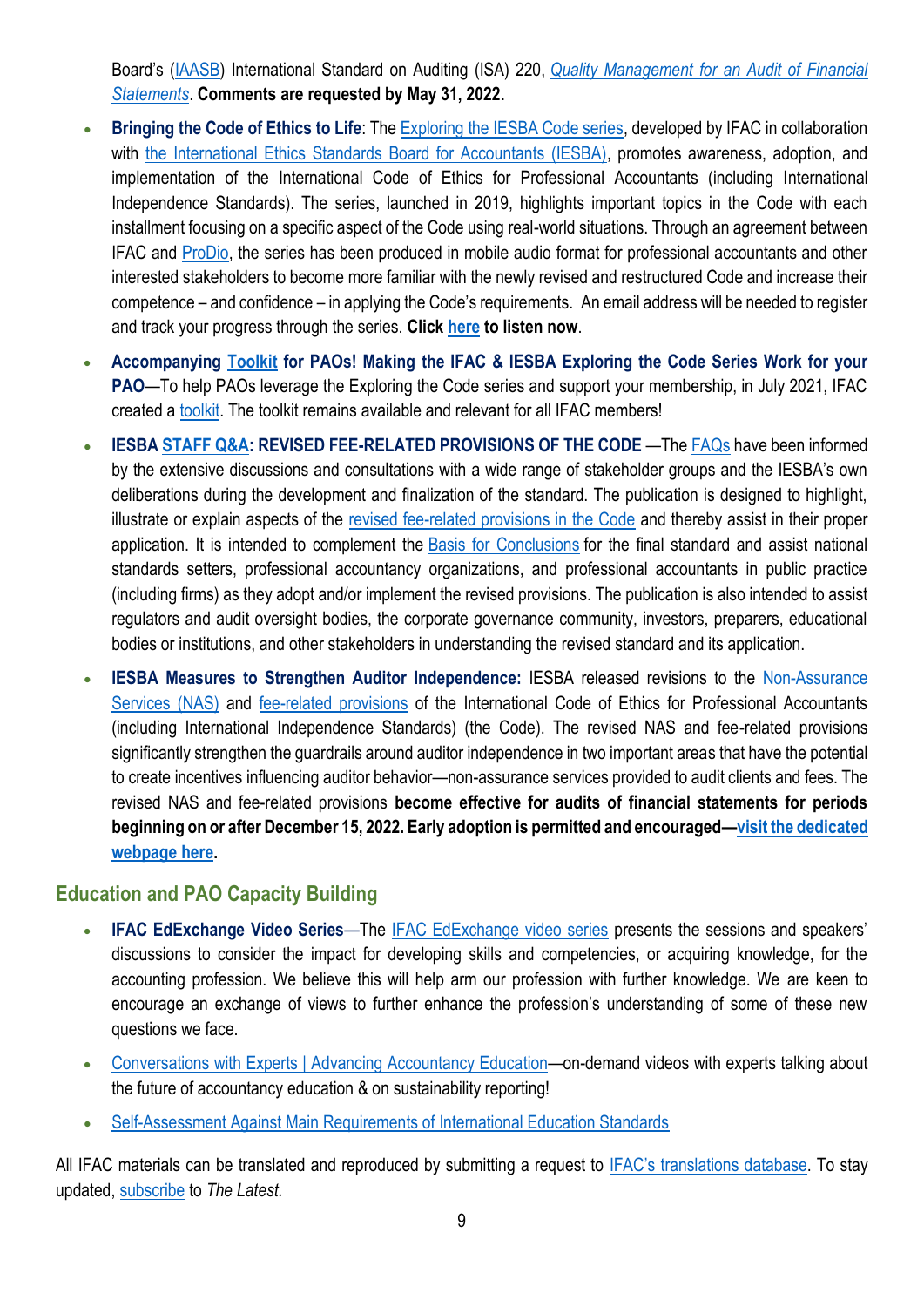# **UPCOMING EVENTS**

## **PAFA**

| <b>Date</b>           | <b>Event</b>                                                                                                                                                                                               | Registration                                |
|-----------------------|------------------------------------------------------------------------------------------------------------------------------------------------------------------------------------------------------------|---------------------------------------------|
| 4 May 2022            | Understanding the Africa Continental Free Trade Area Agreement and the<br>Opportunities for the Accountancy Profession (a knowledge sharing event for<br>professional accountancy organisation leadership) | Contact<br>AltaP@pafa.org.za<br>to register |
| 5 May 2022            | PAFA-SAICA Quality Management Workshop Series<br>Workshop 2: Governance and Leadership   Relevant Ethical Requirements                                                                                     | Link                                        |
| 19 May 2022           | An Introduction to PAFA's New Quality Management Activities (a knowledge<br>sharing event for professional accountancy organisation leadership)                                                            | Contact<br>AltaP@pafa.org.za<br>to register |
| 13 June 2022          | PAFA-SAICA Quality Management Workshop Series<br>Workshop 3: Acceptance and Continuance   Engagement Performance                                                                                           | Save the date                               |
| 27-28 June 2022       | PAFA PAO Leadership Forum, Victoria Falls, Zimbabwe                                                                                                                                                        | Save the date                               |
| 30 June 2022          | <b>PAFA Annual General Meeting</b>                                                                                                                                                                         | Save the date                               |
| <b>7 July 2022</b>    | PAFA-SAICA Quality Management Workshop Series<br>Workshop 4: Resources                                                                                                                                     | Save the date                               |
| <b>12 August 2022</b> | PAFA-SAICA Quality Management Workshop Series<br>Workshop 5: Information and Communication   Network Requirements, Network<br>Services, Documentation                                                      | Save the date                               |
| 9 September 2022      | PAFA-SAICA Quality Management Workshop Series<br>Workshop 6: Monitoring and Remediation                                                                                                                    | Save the date                               |
| 7 October 2022        | PAFA-SAICA Quality Management Workshop Series<br>Workshop 7: ISQM 2                                                                                                                                        | Save the date                               |
| 7 November 2022       | PAFA-SAICA Quality Management Workshop Series<br>Workshop 8: ISA 220                                                                                                                                       | Save the date                               |
| 7 December 2022       | PAFA-SAICA Quality Management Workshop Series<br>Workshop 9: Recap                                                                                                                                         | Save the date                               |
| 7 February 2023       | PAFA-SAICA Quality Management Workshop Series<br>Workshop 10: Evaluating the QM System                                                                                                                     | Save the date                               |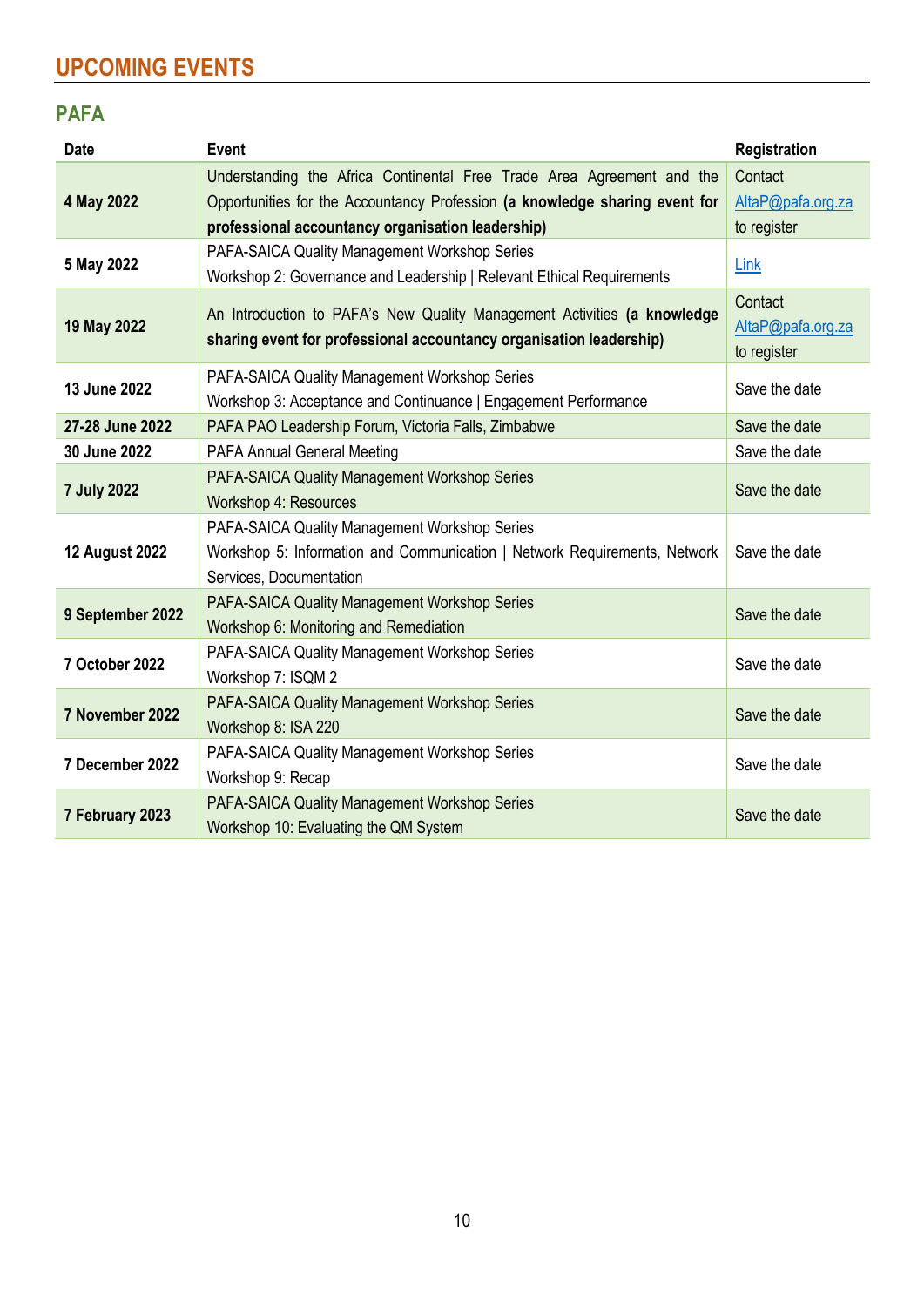## **PAFA Affiliates and Other Key Stakeholders**

*Asean Federation of Accountants*



# THE STATE OF PLAY IN **SUSTAINABILITY SSUDANCE**

APRIL 26, 2022 | 11.00 AM - 1.30 PM

Hear from our regional experts and representatives of the International Federation The Accountants (IFAC) and the International Auditing and Assurance Standards<br>Board (IAASB) on the state of play in sustainability assurance.

The webinar will highlight IFAC's vision for high-quality sustainability assurance and the IAASB's standards and guidance on sustainability assurance engage-<br>ments. Also, to explore select initiatives introduced by IAPI in Indonesia and JICPA in Japan to support adoption and implementation of auditing and assurance standards (and guidance) relevant to sustainability issues, as well as examples of approach introduced by the regulator to facilitate development of sustainability reporting and assurance ecosystem.



#### *MIA International Accountants Conference 2022*



8 & 9 June 2022—Malaysia and the world are preparing for a post-pandemic recovery even as the virus continues to mutate. To remain future-proof, members and the Accountancy Profession must evolve and embrace best practices and technology. It is time for accountancy professionals to expand their horizons and embrace new roles as stewards of ESG, enabling long term business sustainability and time to innovate and lead ESG initiatives that will support the nation in charting a more sustainable path for future growth. Register for the MIA International Accountants Conference 2022 today and join us in Leading ESG, Charting Sustainability. Click [here](https://zaf01.safelinks.protection.outlook.com/?url=https%3A%2F%2Fmiaconference.mia.org.my%2F&data=04%7C01%7Csibongiles%40pafa.org.za%7Cc85fe74243e74808cbf208d9fff93477%7C2ee7786fc3a945ac81e6efc75b3c9c72%7C0%7C0%7C637822268104458776%7CUnknown%7CTWFpbGZsb3d8eyJWIjoiMC4wLjAwMDAiLCJQIjoiV2luMzIiLCJBTiI6Ik1haWwiLCJXVCI6Mn0%3D%7C3000&sdata=9QAP9ZbUxb0%2Bj8jkCSOXtYjLYQCb7xjjrx1JUHQSmqw%3D&reserved=0) to register.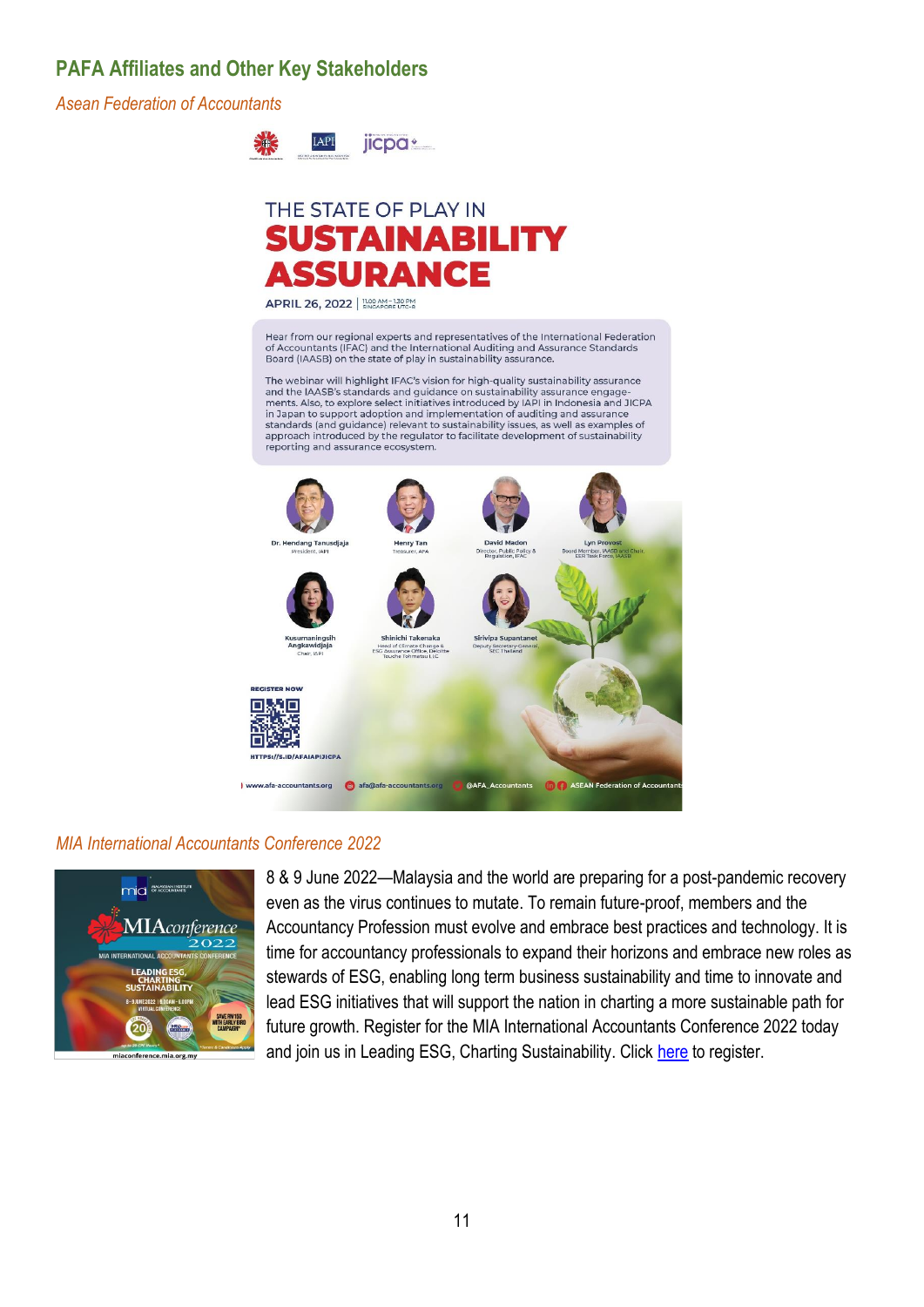#### *World Congress of Accountants 2022*



World Congress of Accountants 2021—*Building Trust Enabling Sustainability*, will be hosted by the Institute of Chartered Accountants of India (ICAI) on 18 – 21 November 2022 at the Jio World Convention Centre, Mumbai, India. The theme considers the continuous engagement and role of the accountancy profession in building trust, protecting public interest, and enabling sustainability. The registrations are open for both

physical and virtual attendance. The registration fee has been kept low so that the benefits of WCOA 2022 may reach a maximum number of professional accountants. Register before 30 June 2022 a[t www.wcoa2022mumbai.org](https://zaf01.safelinks.protection.outlook.com/?url=http%3A%2F%2Fwww.wcoa2022mumbai.org%2F&data=04%7C01%7CSibongileS%40pafa.org.za%7C7f3010f44fb04e49900b08da10ce9855%7C2ee7786fc3a945ac81e6efc75b3c9c72%7C0%7C0%7C637840776770830393%7CUnknown%7CTWFpbGZsb3d8eyJWIjoiMC4wLjAwMDAiLCJQIjoiV2luMzIiLCJBTiI6Ik1haWwiLCJXVCI6Mn0%3D%7C3000&sdata=7tKmO0IEdsadk%2BlYfn3pu94BNHKK110pQEd1HgvjLAY%3D&reserved=0) to utilize the Early Registration Discount. **Members of PAFA member organisations will receive an additional 15% discount until 30 June 2022 when they use the code PAFA15 during registration!**

### **IFAC**

Regularly review the **IFAC Events Page to identify any events relevant to your PAO or members.** 

**[Please contact Sibongile Setshogo at [SibongileS@pafa.org.za](mailto:SibongileS@pafa.org.za) if you would like to include any of your organisation's events in this newsletter.]**

# **INTRODUCING: DIGITAL FRONTIERS**



The Alliance of Digital Finance Associations launched in September 2021 and now has fourteen Digital Finance Association members across Africa and Asia. It has four key aims which are to:

- 1. Lead the digital finance profession and provide a collective voice on industry issues
- 2. Strengthen and promote the capacity of its member associations
- 3. Support the global exchange of knowledge, information and best practice to enhance capacity
- 4. Catalyse innovation and inclusion by facilitating opportunities for networking, collaboration and partnerships

Our in-country digital finance association members all have a vision to increase usage of digital finance and financial inclusion within their countries. Their membership is diverse, and individuals are from the various players across the digital finance ecosystem including regulators, banks, mobile money, microfinance, insurance, fintechs, lawyers and consultants. We believe that this diversity and breadth encourages exchange of information, thoughts and opportunities and provides a chance to bring the change needed for greater inclusion. These associations are conducting activities such as advocacy, webinars, training, research, authoring reports and thought pieces, and producing policy recommendations. They are also representing the digital finance profession at national working groups and industry events.

The Alliance formed at the request of these digital finance associations who wished to remain connected to one another to share and learn, and to also have a global presence with a single body. You can find out more about the Alliance through our [website](https://alliancedfa.org/) and keep updated by following our [LinkedIn page.](https://www.linkedin.com/company/74979508/) All our in-country member organisations are listed on our [membership page,](https://alliancedfa.org/membership-page/) so do find and join your local association and be part of the change. You can also email the Alliance's CEO,

[Sarah Corley,](mailto:sarah@alliancedfa.org) for more information.